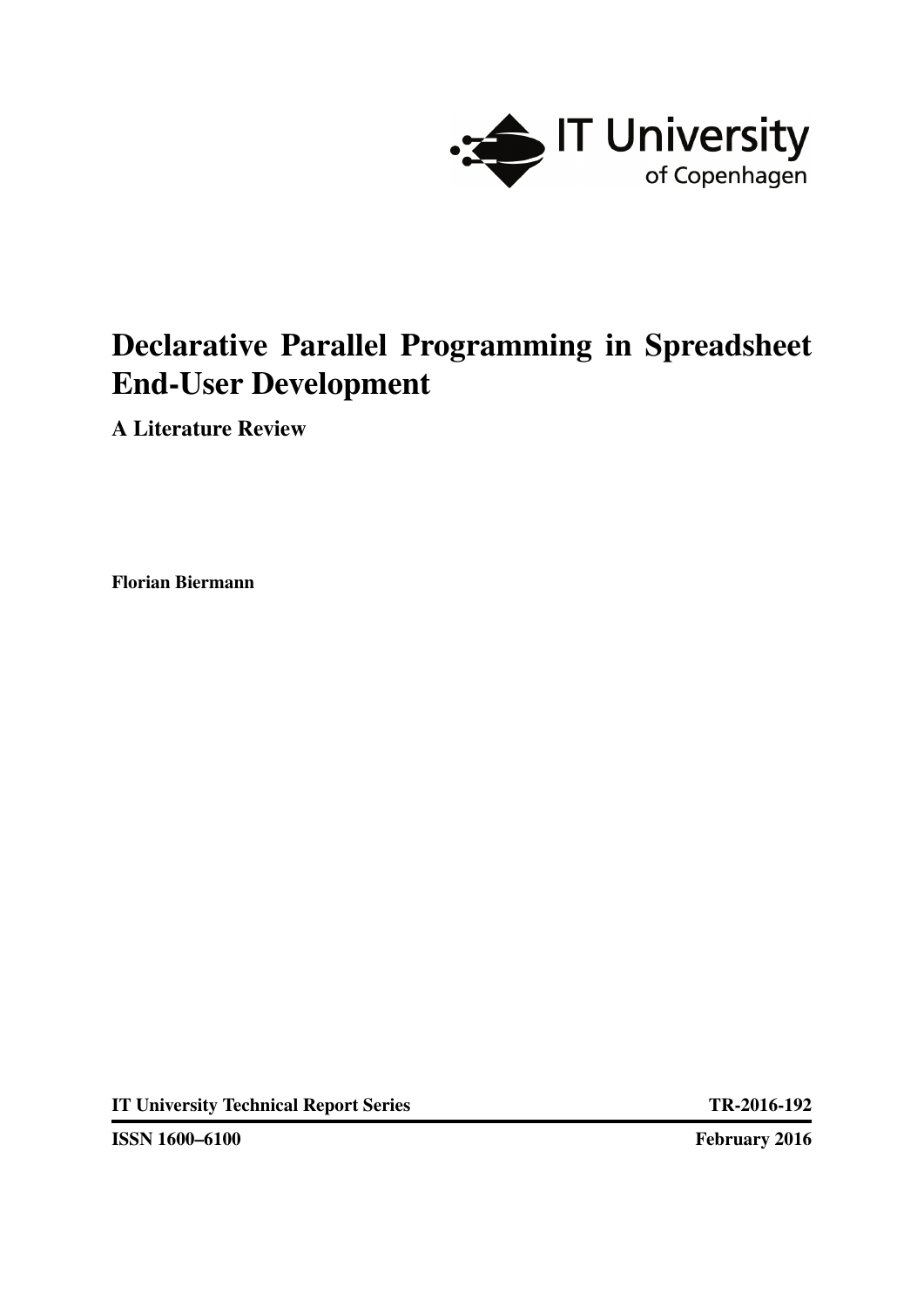Copyright © 2016, Florian Biermann

IT University of Copenhagen All rights reserved.

Reproduction of all or part of this work is permitted for educational or research use on condition that this copyright notice is included in any copy.

ISSN 1600–6100

ISBN 978-87-7949-357-5

Copies may be obtained by contacting:

IT University of Copenhagen Rued Langgaards Vej 7 DK-2300 Copenhagen S Denmark

| Telephone: | +45 72 18 50 00 |
|------------|-----------------|
| Telefax:   | +45 72 18 50 01 |
| Web        | www.itu.dk      |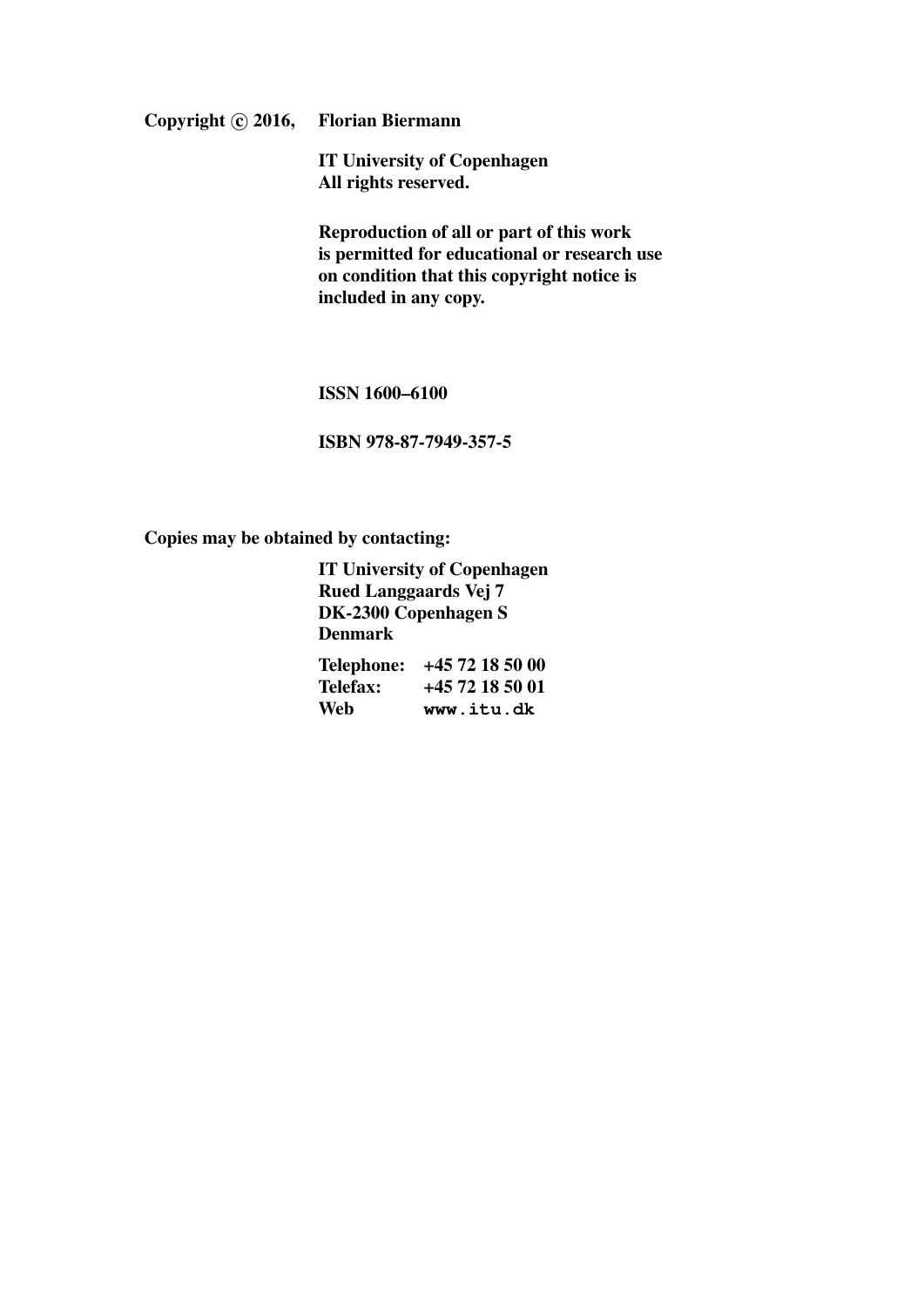# Declarative Parallel Programming in Spreadsheet End-User Development A Literature Review

#### Florian Biermann

fbie@itu.dk

#### Abstract

Spreadsheets are first-order functional languages and are widely used in research and industry as a tool to conveniently perform all kinds of computations. Because cells on a spreadsheet are immutable, there are possibilities for implicit parallelization of spreadsheet computations. In this literature study, we provide an overview of the publications on spreadsheet end-user programming and declarative array programming to inform further research on parallel programming in spreadsheets. Our results show that there is a clear overlap between spreadsheet programming and array programming and we can directly apply results from functional array programming to a spreadsheet model of computations.

# <span id="page-2-0"></span>1 Introduction

Domain experts from widely different disciplines within industry and science use spreadsheets to conveniently model complex computations [\[46\]](#page-13-0). Research on spreadsheet technology has recently gained increased interest, which is probably due to a renewed popularity of functional programming principles. Spreadsheets do not possess mutable state, which makes reasoning about their correctness rather easy. Moreover, this particular trait makes it possible to investigate transparent and implicit parallelization of spreadsheet calculations. The widespread use of spreadsheets together with the apparent opportunities for spreadsheet parallelization provide synergy for research on "popular parallel programming".

As an example of recent development in parallel spreadsheet technology, AMD has implemented OpenCL kernel generation in LibreOffice Calc. Their modification generates kernels from operations on cell areas, which highly parallel GPGPU hardware then executes [\[54\]](#page-13-1).

In this literature study, we want to provide the reader with an overview of the publications on spreadsheet end-user programming and declarative array programming to inform further research on parallel programming in spreadsheets with a focus on functional programming and higher-order functions.

Declarative array programming allows the language run-time to re-write expressions to perform implicit parallelization of computations. The user does not need to be aware of the parallelism inherent to a problem and as long as they choose to use the highest abstraction to model their computation [\[5\]](#page-10-0), a sophisticated compiler can infer such parallelism automatically. We focus on approaches that do not require special hardware, i.e. shared-memory multiprocessors.

# <span id="page-2-1"></span>1.1 Approach

Systematic literature reviews have gained a lot of traction in the software engineering research community and Kitchenham and Charters [\[31\]](#page-12-0) have developed practical guidelines for conducting such reviews. The methodology is strict and makes studies reproducible.

However, systematic literature reviews usually focus on generating meta-level insight on the cumulative research progress by analyzing quantitative or qualitative studies. As already outlined, we instead want to map out the research landscape of two disjoint research areas. Luckily, there exists a methodology that is based on systematic literature reviews which allows for a less strict analysis of publications, namely systematic mapping studies [\[42\]](#page-13-2).

Systematic mapping studies can identify areas that lack formal research and provide an overview of the current state of the art. The trade-off between a systematic literature review and a systematic mapping study is that of depth against breadth [\[31,](#page-12-0) [42\]](#page-13-2). Therefore, systematic mapping study is our methodology of choice.

However, for our purpose, even systematic mapping studies are too strict, as we do not want to chart out, say, all existing research on spreadsheet technology. Instead, we want to identify possibly non-obvious synergies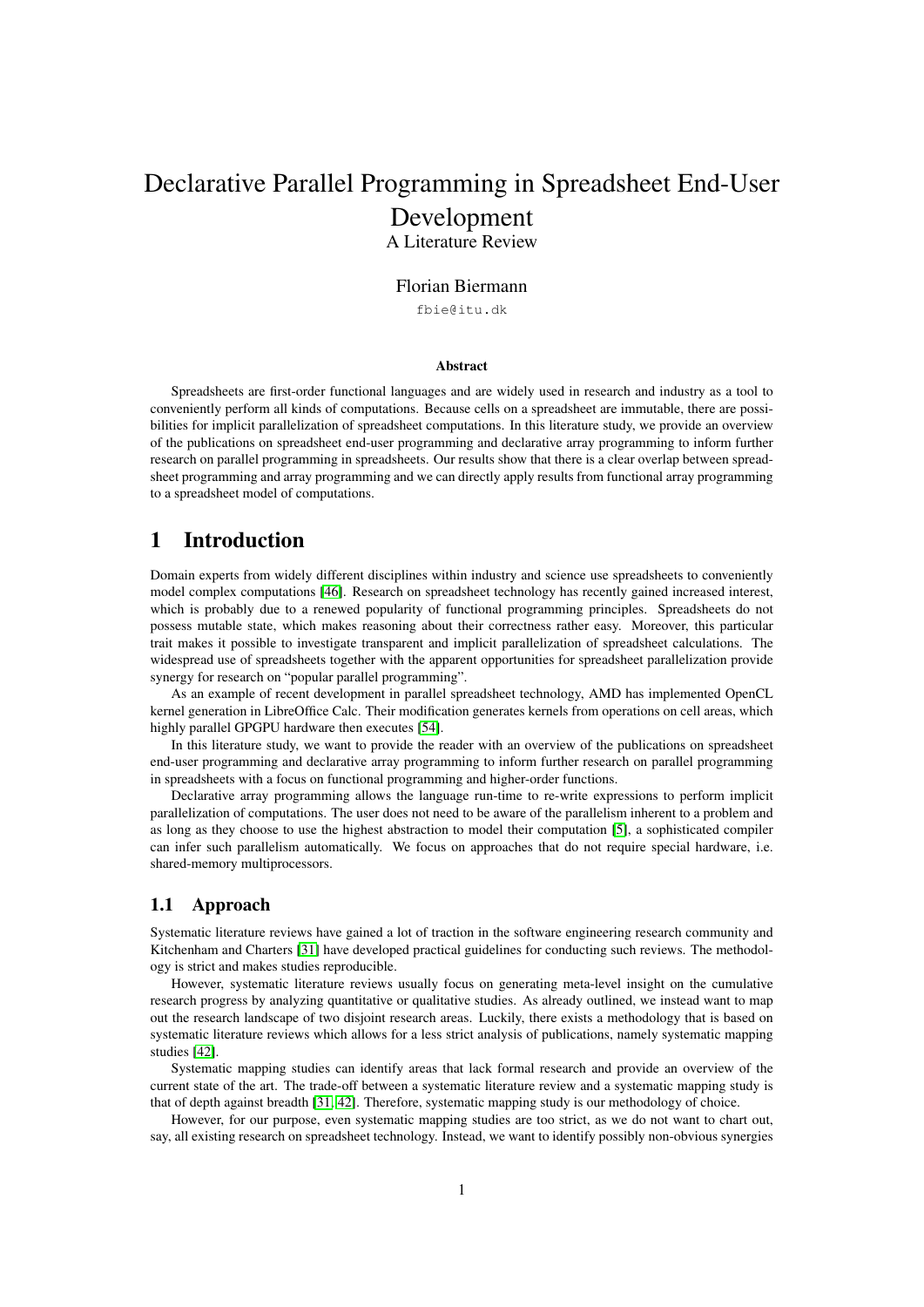between array and spreadsheet programming. Therefore, we chose the middle way where we do not synthesize insight from the accumulated publications but still focus on a somewhat deeper understanding of their contributions

We present a detailed protocol of the study in Sections [A](#page-15-0) and [B.](#page-16-0)

# <span id="page-3-0"></span>1.2 Research Questions

We formulate our research questions as follows:

- 1. What is the state of the art in declarative parallel array programming languages?
- 2. What are the most scrutinized topics in array programming?
- 3. Has there been research on declarative parallel array programming in a spreadsheet model of computation?
- 4. Are there any obvious or non-obvious ways to combine declarative parallel array and spreadsheet end-user programming?

### 1.3 Threats to Validity

Naturally, even with a well defined methodology, the validity of our research can be questioned. There are two problems which we discuss here briefly.

First, systematic mapping studies gain validity by redundancy: a group of researchers performs the same classification tasks in order to minimize bias [\[31\]](#page-12-0). Due to restrictions in personnel, the amount of redundancy is severely limited in our study.

Secondly, we must acknowledge that this study has blind spots in terms of scientific literature but also in terms of patents and industry development. We have omitted focusing on patents as the bare amount of patent applications on spreadsheets is overwhelming. The former however is due to limitations in the search results we have obtained and due to possibly too restrictive exclusion of publications due to the aforementioned limited redundancy.

Sestoft [\[44\]](#page-13-3) provides a comprehensive but quite dated list of patents on spreadsheet technology.

# 2 Declarative Parallel Programming

We have identified four key topics within parallel array programming: nested data parallelism, array fusion, data structures and loop parallelization. While these clearly are interconnected and we therefore cannot just see them all by themselves, we will use them to structure the review of the research body on parallel array programming.

There are a few key languages that appear in the literature. The two oldest are Fortran, which is an imperative high-performance language, and APL [\[26\]](#page-11-0), which is a high-level declarative and functional language. Furthermore, much research has focused on Single-assignment-C (SAC), which is a C-like functional language, and Data Parallel Haskell (DPH) and REPA, both of which are library and compiler extensions for Haskell. Another important language is NESL [\[6\]](#page-10-1), which introduced the idea of statically flattening nested arrays.

The opportunity for parallelism in these languages stems from bulk-operations over arrays. Where imperative languages like Fortran use iterative loops, functional languages depend on higher-order functions like map or fold to express data-parallel computations. Ching [\[15\]](#page-11-1) argued that it is easier for programmers to express parallelism in such a declarative high-level way than by explicitly scheduling work to different processors and implemented such an approach in the APL370 compiler. The only requirement to make use of such implicitly parallel constructs is that the programmer writes idiomatic code which the language runtime can parallelize efficiently [\[5\]](#page-10-0). Not only that parallelism is much easier to extract, but also sequential programs written in such a high-level style will often perform faster [\[5\]](#page-10-0).

#### 2.1 Nested Data Parallelism

Nested data parallelism describes the nesting of parallel operations over a nested array. A standard example is matrix-vector multiplication. We can represent a matrix as an array of vectors and then implement the operation conveniently via higher-order functions [\[27\]](#page-11-2), here illustrated in F#:

```
type SparseVec = (int * float) []
type SparseMat = SparseVec []
let vecMul (sv : SparseVec) v =
    sum (map (fun (i, e) \rightarrow (get v i) * e) sv)
```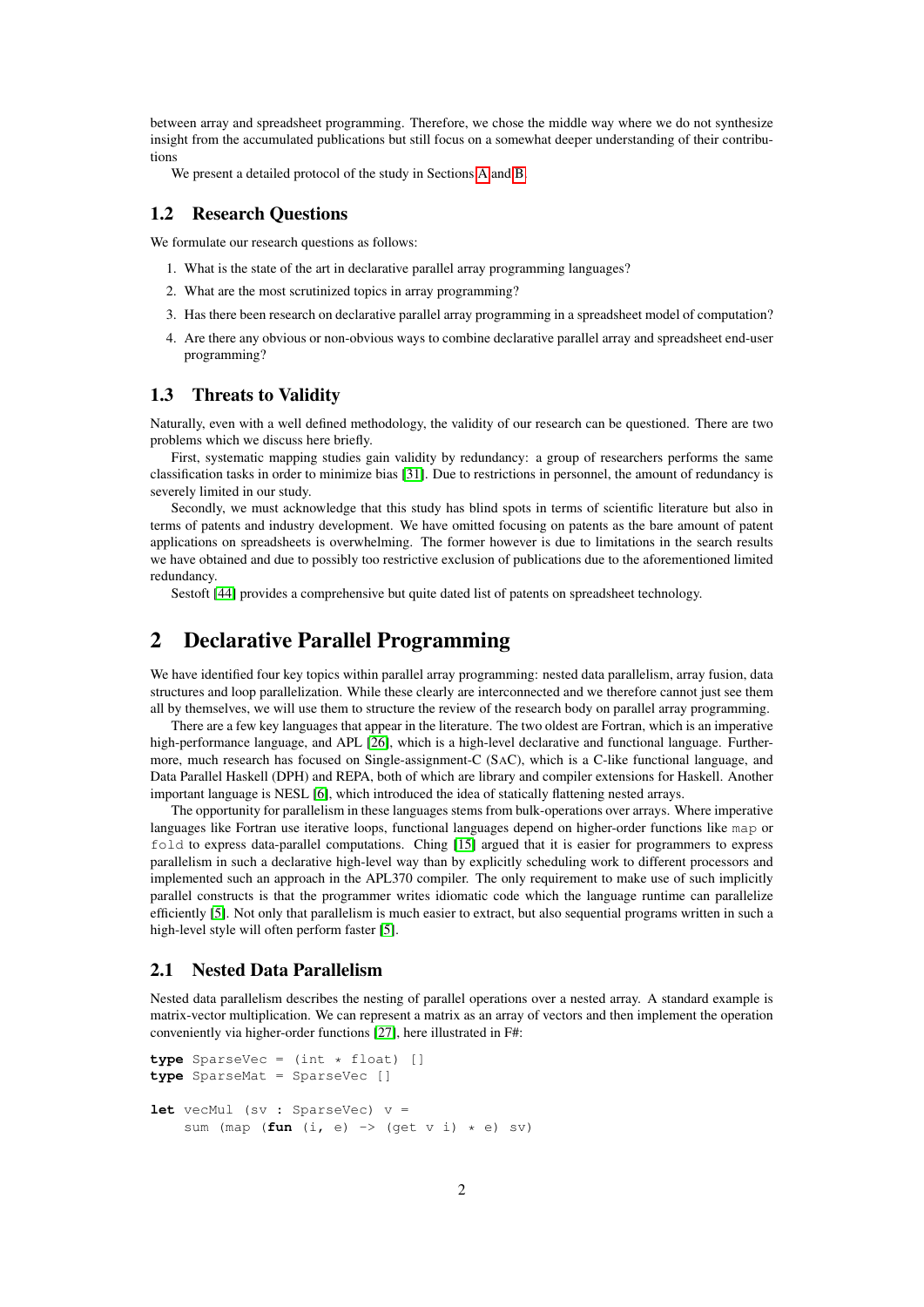```
let matMul (sm : SparseMat) v =
    sum (map (fun sv -> vecMul sv v) sm)
```
The type SparseVec is a list of index-value pairs, which models all non-zero entries of a vector. We can then represent a sparse matrix as an array of sparse vectors, as in SparseMatrix. To compute the dot product of a sparse and a dense vector, we sum up the point-wise multiplication of the two vectors' scalars, as expressed in the vecMul function. The dot-product of a sparse matrix and a dense vector, matMul, is then the sum of the dot-products of each of the sparse vectors with the dense vector.

Such a declarative implementation of matrix multiplication lends itself naturally to an implicitly parallel execution. In this example, parallelism stems from the point-wise multiplication in  $vecMul$  as well as from the map in matMul: the latter is a possibly parallel operation that performs possibly parallel operations. Since the single vector columns of a sparse matrix might vary in length, simply assigning the same amount of subvectors to each processor might result in bad work balancing. Early work on the parallel language Actus [\[41\]](#page-13-4) recognizes the difficulty of nested data parallelism and as a temporary solution restricts the level of parallelism to one dimension which the programmer has to choose ahead of time.

A naive way of implementing such nested parallelism would be to simply start new parallel threads from within each parallel thread. There would be quite some overhead to this solution. Research on nested data parallelism has focused on eliminating this overhead in two different ways.

#### 2.1.1 Flattening

Blelloch et al. [\[8\]](#page-10-2) introduced the idea of statically flattening nested arrays to perform an optimal parallelization of operations over arrays. The key to doing so is the right choice of array representation and there exists a representation which enables the compiler to flatten nested arrays in constant time. Flattening requires the generation of lifted versions of all functions, called lifting. Lifting the addition operator + of type int  $*$  int, for example, returns a new operator +L of type  $(int] * [int] \rightarrow [int]$  that takes arrays of scalars as parameters instead. The function has been "lifted" to the next rank. NESL implements this flattening scheme and Blelloch and Greiner [\[7\]](#page-10-3) showed, based on NESL's built-in cost semantics, that NESL actually can be implemented without any additional overhead due to flattening.

Other researchers have since taken up the idea of flattening nested parallelism again [\[34\]](#page-12-1) and implemented it in Haskell. In contrast to NESL, Haskell is a fully-fledged functional programming language with types and higher-order functions that is compiled instead of interpreted.

As it turns out, flattening nested data parallelism is much harder to achieve in such a higher-order language. The presence of higher-order functions makes lifting of functions more complicated [\[34\]](#page-12-1). Higher-order flattening introduces many intermediate arrays that take time and space. Therefore, Keller et al. [\[30\]](#page-12-2) developed a technique to avoid flattening in such cases.

The more recently developed high-level language NOVA builds on the principles developed in NESL and DPH, using a lot of the state-of-the-art techniques and targets both, shared-memory multiprocessors as well as general purpose GPUs [\[16\]](#page-11-3).

Flattening nested data parallelism is tightly coupled to array fusion, which we will discuss in detail in Section [2.2.](#page-5-0)

#### 2.1.2 Dynamic Scheduling

Flattening nested data parallelism statically targets homogeneous computations on possibly irregular arrays. Possible imbalance of work distribution is a result of irregular nested data structures, such as sparse vectors, where adjacent zero-valued entries are not stored in memory. This demands a strong type system, such that all elements of an array are of the same type. Otherwise, a two-dimensional array might mostly contain numbers but spuriously also more complex data types such as arrays. This means that not the entire parallelism is visible to the compiler, so static flattening might not be feasible to balance the workload.

Dynamic scheduling leaves the distribution of work to run-time of the program. SAC, for instance, uses workstealing queues [\[12,](#page-10-4) [20\]](#page-11-4) to dynamically schedule work. Such scheduling schemes can produce some overhead at run-time that we otherwise could alleviate by using compile-time transformations. To minimize overhead for different kinds of computations, Fluet et al. [\[18\]](#page-11-5) argue for a mix of schedulers and to let the run-time choose which scheduler to use for distributing work.

A notable scheduling heuristic is lazy tree splitting [\[4\]](#page-10-5). In this scheme, every thread gets assigned some part of the workload. Threads communicate with other threads via a technique inspired by and as efficient as workstealing queues. Representing arrays via balanced binary trees makes splitting arrays a constant time operation. When a worker thread iterates over an array, it checks at every n-th iteration step whether any of the remaining threads are idle. If so, it splits its remaining array in half, dispatches the latter half to the idle threads and continues to the next iteration step. This heuristic shows low overhead in experimental settings [\[4\]](#page-10-5).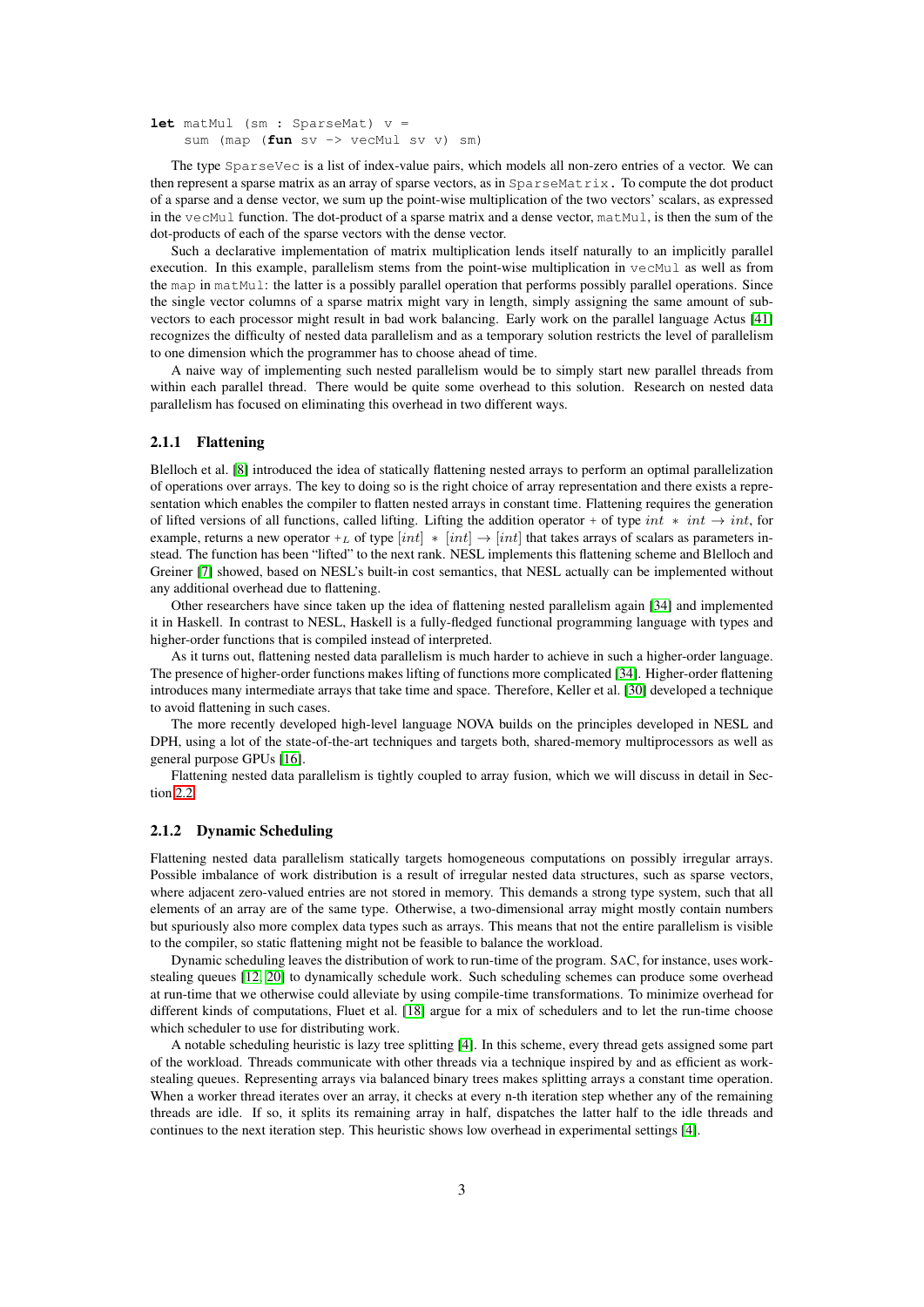# <span id="page-5-0"></span>2.2 Fusion

Fusion refers to avoiding intermediate representations of arrays for consecutive bulk operations. For instance, we can fuse two succeeding applications of map as follows, where . is the function composition operator:

map g (map f xs)  $\implies$  map (f . g) xs

This optimization is very valuable in all kinds of programs, sequential and parallel alike, for example in sequential Fortran 90 programs [\[24\]](#page-11-6).

Fusion is a static technique performed at compile time. Chakravarty and Keller [\[9\]](#page-10-6) express the fusion transformations as straight-forward equational rewrite rules. They also observe that flattening nested arrays makes fusion a much simpler task which emphasizes the connection between flattening and fusion. Some researchers have been focusing on making such optimizations visible to the programmer via types [\[33\]](#page-12-3). This enables programmers to reason about the performance of their declarative code.

More aggressive fusion is possible if the compiler performs a more complex analysis. Henriksen and Oancea [\[23\]](#page-11-7) use a data-flow based graph-reduction to analyze functional programs with second-order functions on arrays for fusion possibilities. Their analysis can detect code structures that inhibit fusion, subsequently re-writes the program in such a way that fusion becomes possible and avoids duplicate computations

A special variant of fusion is destructive update analysis. Since data structures are immutable in purely functional languages, writing to a single index of an array produces a new array. The update operation copies all elements from the original array with exception of the index that it updated. If the updated array is not referenced again throughout the program, we can perform the update in-place, or destructively, without the overhead of copying all data. Sastry and Clinger [\[43\]](#page-13-5) developed an analysis for destructive array updates using live-variable data-flow analysis.

### 2.3 Data Structures

Choosing the right data structure is a key element to high-performance array programming. Lowney [\[35\]](#page-12-4) developed carrier arrays as an extension to APL that are able to express irregular nested parallelism, in contrast to regular nested parallelism where all sub-arrays must be of the same length. Carrier arrays decide automatically to which rank a function must be lifted to, to be applied to all elements of the array.

Performance of single operations on arrays are also of concern. For instance, functional arrays should be able to perform constant-time lookup and preferably also constant-time update [\[40\]](#page-12-5). It is well-known that data structures embody a trade-off between the asymptotic complexity of the different operations, like random access, update, appending etc. Nevertheless, Stucki et al. [\[52\]](#page-13-6) developed a general-purpose array data structure, the *relaxed radix-bound* (RRB) array. They proved the bounds for all operations and for practical sizes of an RRB array to be constant or amortized constant. RRB arrays are of clear value to parallel array programming, especially in conjunction with dynamic scheduling schemes.

It is a challenge to implement such high-performance arrays in a purely functional language. Arvind et al. [\[2\]](#page-10-7) developed I-Structures which conceptually are write-once arrays. Each subscript can be written exactly once during the entire program. Reads and writes to indices can be re-ordered according to re-write rules at the cost of sacrificing referential transparency.

Type-based run-time specialization of functions and optimization of data structures is a widely applicable technique in functional programming [\[21\]](#page-11-8). REPA [\[29\]](#page-12-6) uses types in order to represent the (irregular) shapes of arrays and to specialize higher-order functions. REPA arrays consist of unboxed values and are lazy. Forcing a single element of an array forces the evaluation of the entire array, where the single array elements can evaluate in parallel. Lazy arrays can avoid creating intermediate arrays and therefore do not require fusion [\[29\]](#page-12-6).

### 2.4 Loop Parallelization

Parallelism in imperative languages is expressed via some kind of do-loop construct that roughly translates to "for each element of a list or for each integer in some range, perform the given body". The problem with this style of parallelism is that imperative languages allow for non-trivial data dependencies and side-effects. As a consequence, the analysis that a compiler needs to perform in order to safely parallelize a  $d_0$ -loop is much more complicated than when using higher-order functions.

One way to safely parallelize imperative loops is to enforce a read-write order that can be computed at compile time [\[53\]](#page-13-7). When the read-write order of elements is known, a reading thread synchronizes with the writing thread to avoid lost updates. A similar approach uses a data-flow analysis of accesses to array-subscripts on an inter-procedural level [\[36\]](#page-12-7). Instead of enforcing an ordering of read and write accesses, Knobe and Sarkar [\[32\]](#page-12-8) simply fall back to single-assignment arrays, thereby eliminating a whole class of data dependencies in loops. The most dominant technique for data dependency analysis is data-flow analysis of loops and array indices [\[32,](#page-12-8) [36\]](#page-12-7).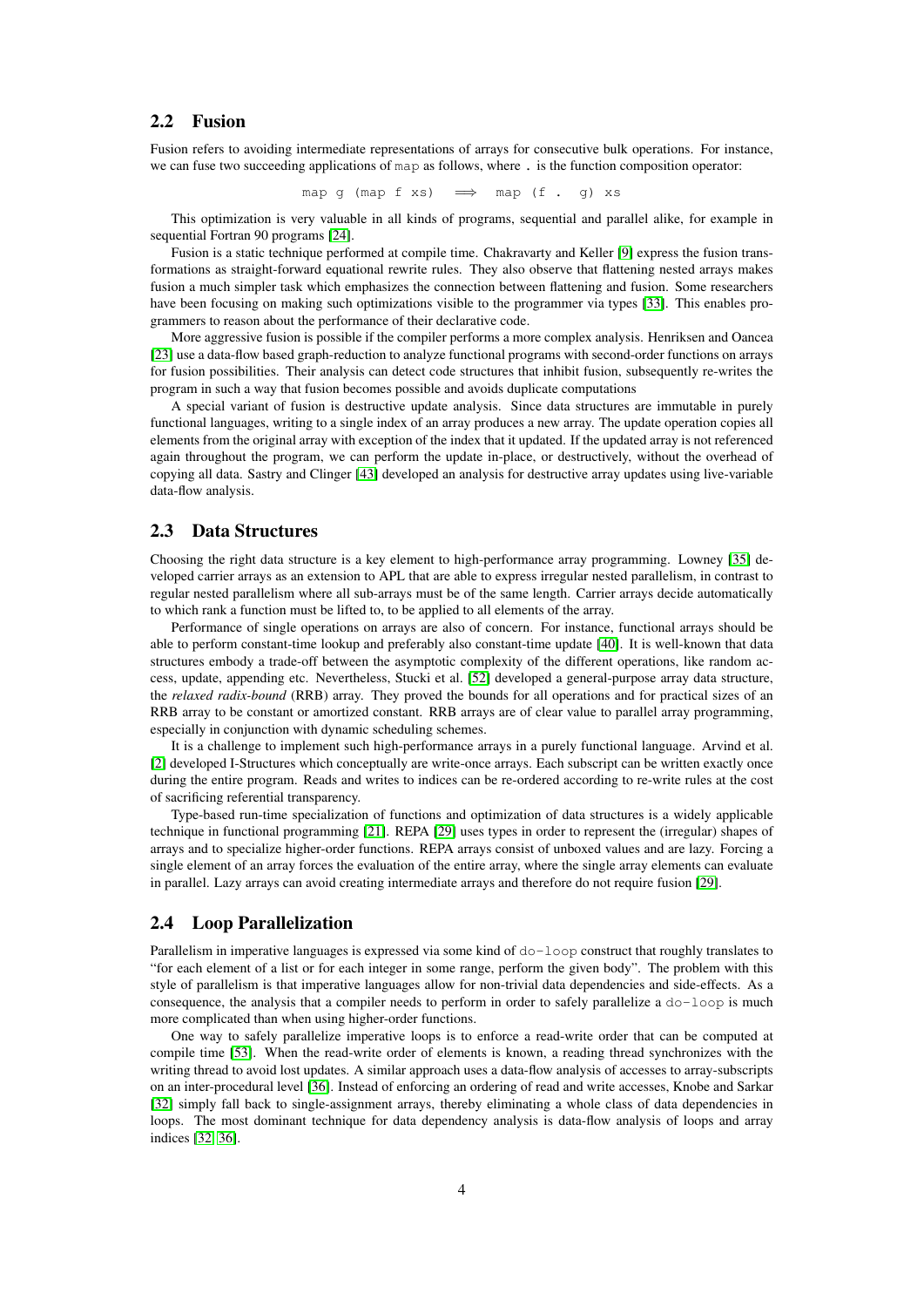In bounded, iterative loops, the bounds must be checked after every iteration. To alleviate this costly and repetitive computation, Henriksen and Oancea [\[22\]](#page-11-9) lift the bounds check out of the loop at compile time and specialize the body for the bounds of the loop.

These techniques for imperative loop-parallelization are relevant for the implementation of high-level operations over arrays.

# 2.5 Other Topics

This section summarizes research that does not fit into the four major categories.

#### 2.5.1 Domain-Specific Languages

Some of the research on array programming focused on domain-specific languages (DSLs). Grelck et al. [\[19\]](#page-11-10) implemented explicit coordination of parallel computations in SAC via an embedded DSL in a declarative fashion. This, however, removes some of the declarative nature of program code. Another DSL on top of SAC is StagedSAC which adds compile-time shape inference of nested arrays to SAC [\[55\]](#page-14-0). The compiler adds all requirements that it could not prove statically to be satisfiable as run-time checks to the program.

# 2.5.2 Retran

Retran is a declarative, Fortran-like, purely functional language [\[47\]](#page-13-8). Similar to the APL extension by Lowney [\[35\]](#page-12-4), Retran automatically applies lower-rank functions to all elements of a higher-rank array. Therefore, there are no higher-order functions in Retran. Retran uses anti-currying to lift functions to the required rank [\[47\]](#page-13-8).

#### 2.5.3 Remap and Data Layout

Declarative functional programming languages tend to free the programmer from thinking explicitly about data layout. For performance reasons, it can be necessary to expose data layout to the programmer. Also, high-level languages often provide functions to transpose two-dimensional arrays or to more generally change the layout of an array. The most general operator of this kind is remap, sometimes also referred to as scatter on the assignment's right-hand side and gather on the assignment's left-hand side.

Walinsky and Banerjee [\[56\]](#page-14-1) implemented implicit remapping at compile time for functional programming languages. They provide inference rules for remapping. By using such a remapping, they effectively avoid intermediate representations of arrays. Implicit remapping also aids improving vectorization of higher-order functions, as shown by Sinkarovs and Scholz [\[49\]](#page-13-9).

The ZPL programming language is based around regular-shaped arrays and a concept called regions which roughly equal named index-sets [\[11\]](#page-10-8). Furthermore, it makes all communication visible to the programmer through syntax and types, featuring a "what you see is what you get" performance model [\[10\]](#page-10-9). Data remapping is a crucial operation in ZPL. Deitz et al. [\[17\]](#page-11-11) show ZPL's scatter-gather operator semantics. The operator can modify data layout of arbitrarily ranked arrays and exhibits high performance.

# 3 Spreadsheet Technology

Spreadsheets are visual programming environments. A collection of spreadsheets is a workbook. A spreadsheet contains a rectangular grid of cells. Each cell contains either a constant or a formula that computes a value and possibly references other cells.

One major topic in research on spreadsheet programming is the lack of abstraction: spreadsheets bundle data and computations in a single representation [\[25\]](#page-11-12). Moreover, spreadsheets encourage copying of formulas across cells to replicate computations [\[3,](#page-10-10) [39\]](#page-12-9). This lack of abstraction makes spreadsheets less powerful than general purpose programming languages [\[38\]](#page-12-10).

Another main topic is general programming paradigms in a spreadsheet model of computation. Researchers have augmented spreadsheets with object orientation [\[3\]](#page-10-10) and more declarative programming approaches [\[48,](#page-13-10) [51\]](#page-13-11) which we will look at in greater detail in Section [3.2.](#page-7-0) Again, even though we cannot strictly separate abstraction and programming paradigms, this categorization is convenient for the discussion of how researchers propose to handle the complexity of spreadsheet models.

There are many more topics in spreadsheet research, i.e. testing of spreadsheets, visualization or analysis of "real-life" spreadsheet corpora, to only name a few. We focus however on research on end-user programming in a spreadsheet model of computations and will therefore not consider these other topics here.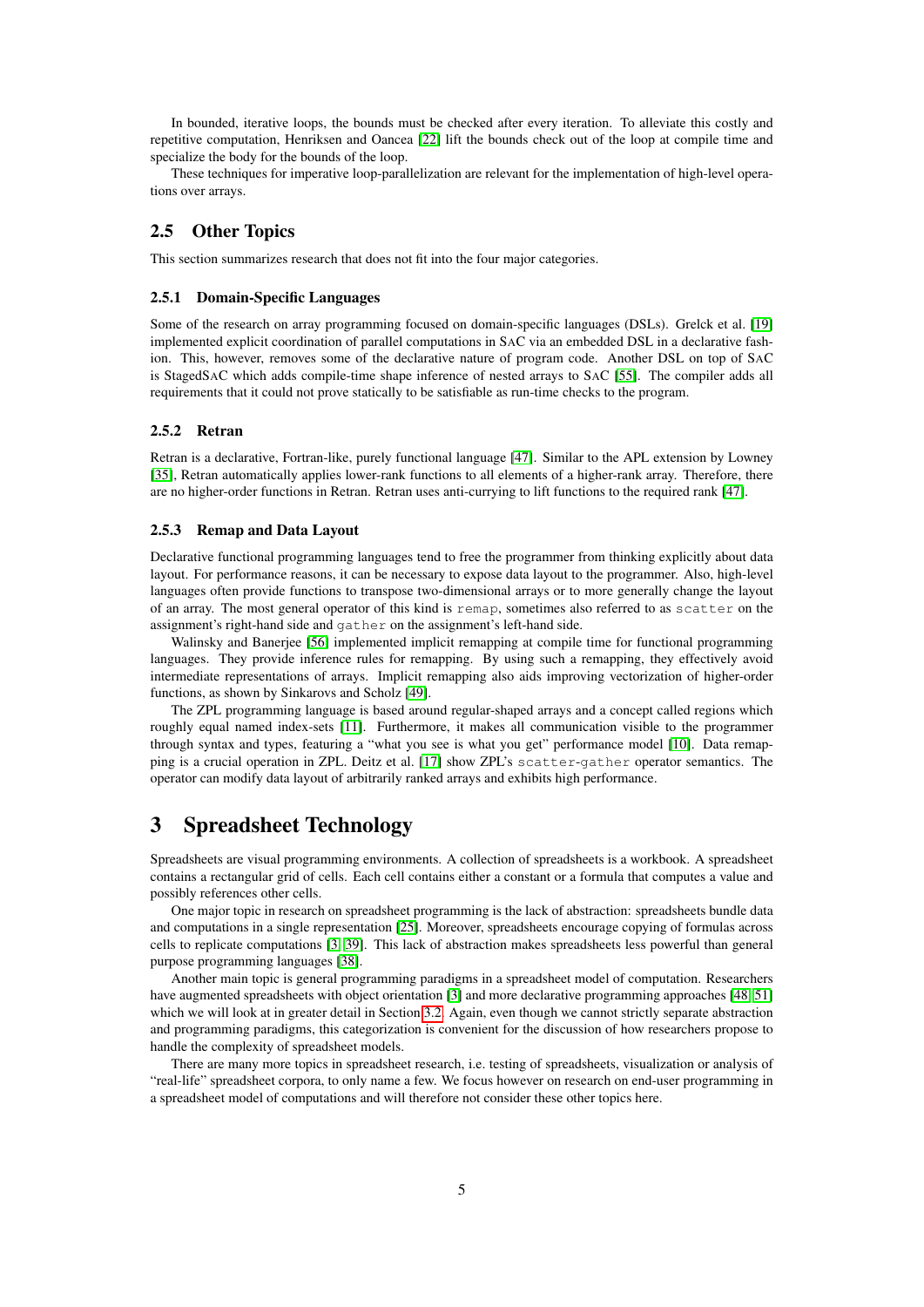### 3.1 Abstraction

It is convenient to define two groups of spreadsheet abstraction. That is (1) manual abstraction, where the user has the means to build their own abstractions so to hide implementation details and (2) automatic abstraction, where the user constructs spreadsheets in a familiar way and the system later analyzes them to infer the model and to (subsequently) separate it from data.

#### 3.1.1 Manual Abstraction

Many researchers observed that spreadsheets lack the most basic abstraction of general-purpose programming languages: named functions [\[28\]](#page-12-11). Named functions make it possible to hide implementation detail that is not important for the overall computations of a specific model. Therefore, Jones et al. [\[28\]](#page-12-11) proposed to allow endusers to define their own abstractions in terms of spreadsheet computations. Each newly introduced function is essentially a spreadsheet prototype that has designated input cells and a designated output cell. Each time the user calls such a sheet-defined function, a new spreadsheet instance of this function is instantiated to perform the computation.

Sestoft [\[45\]](#page-13-12) extended upon this idea by allowing sheet-defined, recursive and run-time compiled functions. This approach is more general and alleviates the need for instantiating explicit spreadsheets. This approach is implemented in the experimental spreadsheet engine Funcalc which is described in great detail in [\[46\]](#page-13-0).

#### 3.1.2 Automatic Abstraction

Researchers have developed systems that analyze spreadsheets to infer their model and to (subsequently) separate this model from data. This allows users to build spreadsheets in a familiar manner. Isakowitz et al. [\[25\]](#page-11-12) developed a system that automatically performs such a separation and manages spreadsheet logic for modular re-use. They observe that the majority of spreadsheet errors they encounter are not simple off-by-one reference errors and typos but severe errors in the model. They relate them to classic programming errors where the programmer has not chosen an adequate level of abstraction.

The visual layout of spreadsheets is often implicit documentation of the logic. Mittermeir and Clermont [\[39\]](#page-12-9) however, observe that this visual layout often leads to misconceptions if another user takes over the spreadsheet. Therefore, they developed a set of logical and semantic equivalence classes for cells. These equivalence classes help visualizing repetitions in spreadsheet grids, which are the high-level structures a user needs to understand in order to be able to maintain the spreadsheet.

Types are also useful abstractions over spreadsheets. The literature includes different type inference systems that make the user aware of formulas where the expected type differs from the actual type [\[1,](#page-10-11) [14\]](#page-11-13). Researchers have proposed different solutions to handle types in spreadsheets and a common problem is efficient typing of cell areas [\[1,](#page-10-11) [13\]](#page-10-12). We classify types as a kind of automatic abstraction because the types are inferred rather than annotated.

### <span id="page-7-0"></span>3.2 Programming Paradigms

Researchers have also proposed to apply different programming paradigms to the spreadsheet domain with a focus on raising the abstraction level.

#### 3.2.1 Object Orientation

Functional Model Development (FMD) [\[3\]](#page-10-10) is a domain-specific language for Excel and exposes objects to spreadsheet users. Objects are an accumulation of data with some functions defined on these objects. Users can use a special syntax to declare variables that model input parameters for user-defined functions. Functions are defined inline (as in on the same spreadsheet) by prototype formulas where the cell that would yield the result actually evaluates to the new defined function. As spreadsheets encourage copying of formulas over the same row or column, FMD introduces a high-level map operator that applies the same user-defined function across a column or row.

To apply stronger separation of implementation and instantiation, Mendes [\[37\]](#page-12-12) developed ClassSheet. The logic of a computation is defined in a model-spreadsheet, while each common spreadsheet that performs the computations is an instance of this model. This approach resembles a manual version of the abstraction model by Isakowitz et al. [\[25\]](#page-11-12).

#### 3.2.2 Constraint Programming

Stadelmann [\[51\]](#page-13-11) proposed to let spreadsheet users express their models by providing the system with constraints to solve. This approach considerably reduces the amount of code required to model complicated logic [\[51\]](#page-13-11).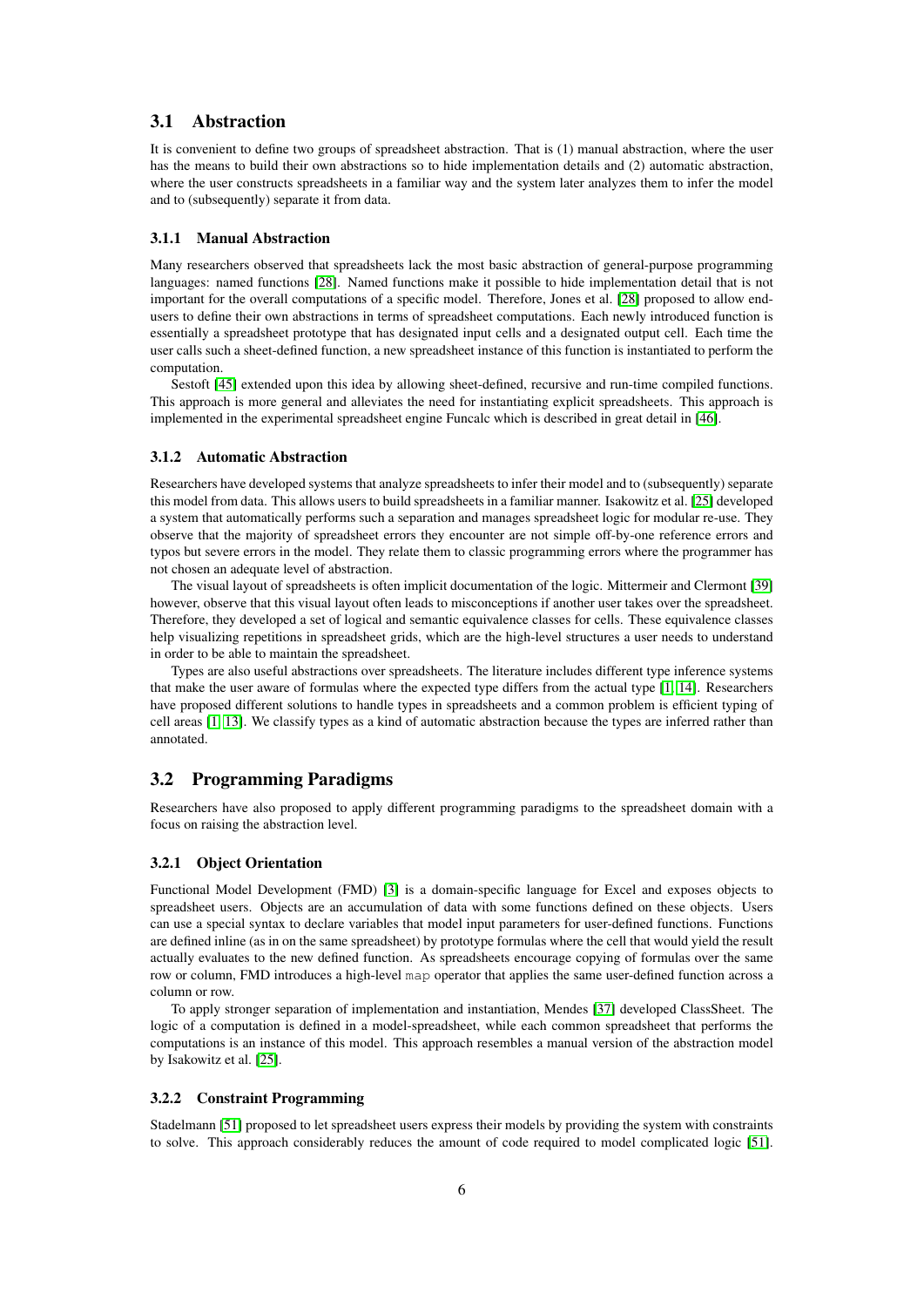|  | $=$ $F(A1)$ | $= G(B1)$ |  |    | $=$ F (A1)  | $= J(B1, B2)$ |
|--|-------------|-----------|--|----|-------------|---------------|
|  | $=$ $F(A2)$ | $= G(B2)$ |  |    | $=$ F(A2)   | $= J(B2, B3)$ |
|  | $=$ $F(A3)$ | $= G(B3)$ |  | 96 | $=$ $F(A3)$ | $= J(B3, B1)$ |

<span id="page-8-0"></span>Figure 1: Examples of non-fusable stencil-like structures on interpreted spreadsheets. *Left:* columns *B* and *C* cannot be fused because every cell needs to evaluate to the result of its formula. *Right:* columns *B* and *C* cannot be fused because the intermediate values of column *B* are referenced more than once in column *C*.

However, due to the requirement of being able to name a cell multiple times in a constraint, it is infeasible to let constraints directly replace cell formulas. Instead, the system provides a second window that contains constraints. This side-steps the spreadsheet model slightly.

#### 3.2.3 By Example

Programming by example allows users to explain how to transform data by performing a few transformations manually, from which the system can infer general transformation rules. This is useful for bulk-processing similar items. Singh and Gulwani [\[48\]](#page-13-10) extended Excel with a DSL that allows users to provide such example transformations such that Excel then automatically transforms the remaining items. They combine a probabilistic approach of parsing with joint learning of transformation rules. They require however that the data type that a user wants to transform already exists as a predefined model.

# 4 Discussion

Much research on spreadsheet end-user programming focuses on bulk-data transformations. Also, researchers aim to avoid repetition in spreadsheets to avoid error sources. Semantic spreadsheet analysis reveals repetitive patterns of homogeneous computations that are similar to explicit mappings of functions. These observations fit nicely to declarative, higher-order array programming and we will discuss them in greater detail in the following sections.

# <span id="page-8-1"></span>4.1 High-Level Structures and Functional Programming

Detecting high-level structures in spreadsheets relates directly to identifying repeating formulas [\[39\]](#page-12-9), much like stencils in scientific computing. Such repetition lowers the level of abstraction and also hides potential for parallelism.

A system that detects repeating formulas would also be able to parallelize these repetitions, as they essentially are an unwrapped bulk-application via a higher-order primitive like map. The experimental spreadsheet platform Funcalc already infers and maintains explicit knowledge about copied formulas by means of the supportgraph [\[46\]](#page-13-0).

It is unclear if an even better understanding of such stencil-like structures in spreadsheets leads to possibilities for loop fusion. For instance, if all values in column A are first transformed by a repeating formula in column B and then subsequently by another column C, one could in principle avoid the middle step and fuse the computations in columns B and C so that one (implicit) map would suffice. However, due to spreadsheet semantics, each cell must evaluate to the value its formula computes [\[46\]](#page-13-0). This forbids fusion, as the intermediate values would vanish and could not be displayed to the user. Fusion would however be allowed in compiled user-defined functions. Furthermore, if the formulas in column C references the cells in column B more than once each, fusion becomes outright impossible. In the former case, the system could suggest the user to manually inline the formulas for performance reasons. In the latter case, this is not possible. Figure [1](#page-8-0) illustrates cases where fusion is not possible.

### 4.2 Representing Arrays

Even though not visible to the spreadsheet user, arrays need to be implemented efficiently under the hood to allow for high-performance computations. Even though not available currently in spreadsheet systems like Excel, index update or arbitrary remap operators are widespread in array programming and therefore must also be present in a spreadsheet language for array programming.

Our literature study has shown that there has been much research on array implementations [\[29,](#page-12-6) [40,](#page-12-5) [52\]](#page-13-6) that we can nearly directly apply to a spreadsheet environment. Most array designs focus on one-dimensional arrays,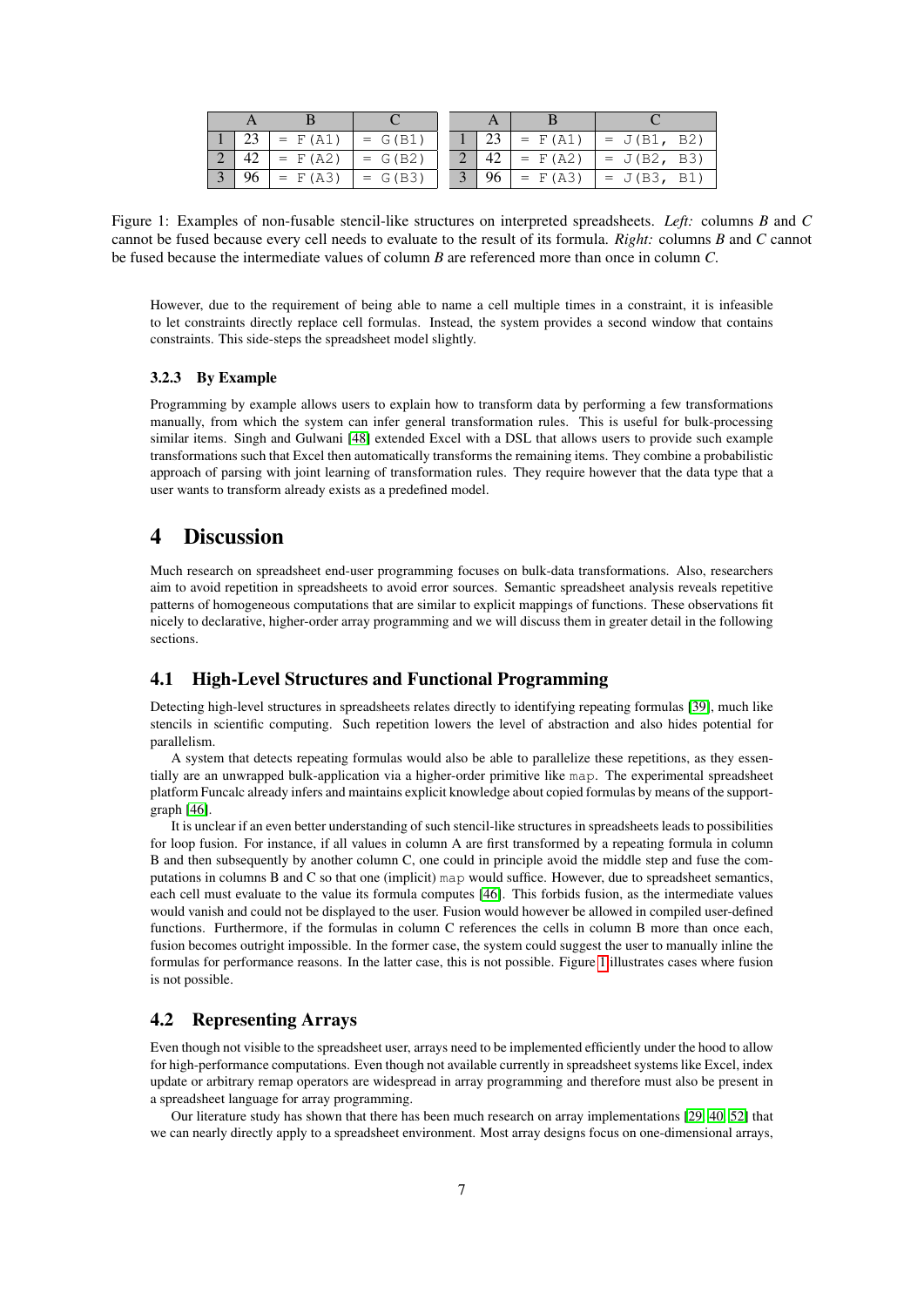but in a spreadsheet model, arrays are two-dimensional and regular. Generalizing from one dimension to two dimensions or more seems not problematic as long as these arrays remain regular.

Lazy arrays, as implemented in REPA [\[29\]](#page-12-6), are interesting for avoiding intermediate structures in single cells. They do not extend beyond that because fusion of intermediate cells is not possible, as discussed in Section [4.1.](#page-8-1)

Destructive array updates [\[43\]](#page-13-5) are also only interesting in the context of single cells. The analysis is much simpler, for the same reason of why fusion across cells is not possible and because there are no let-bindings within the formula of a single cell.

### 4.3 Flattening and Scheduling

Nested parallelism is a huge topic in array programming and has gained a lot of traction [\[8,](#page-10-2) [16,](#page-11-3) [34\]](#page-12-1) because it allows programmers to arbitrarily combine parallel operations without needing to worry about whether there is any overhead introduced by the nested parallelism.

Static flattening, as in NESL [\[8\]](#page-10-2) or in DPH [\[34\]](#page-12-1), applies well to regular shaped arrays that have a type which is statically inferable. Cell areas on spreadsheets are regular arrays. In a simple spreadsheet model, the type is less important, because there only exist scalar values.

In an experimental platform like Funcalc, a single cell can also contain an entire array [\[28,](#page-12-11) [46\]](#page-13-0). This makes the type of arrays more interesting again, because any array might now contain more arrays and therefore generalize to irregular three- or even higher dimensional arrays. Arrays might even contain a mixture of scalar and array values. These cases severely complicate static scheduling as work now cannot be distributes across threads evenly any more.

There are two techniques that can help here. One is to simply resort to a dynamic scheduling approach, like lazy tree splitting [\[4\]](#page-10-5), instead of trying to solve the scheduling problem statically. The low overhead suggests that this is a feasible solution.

The second is a hybrid solution of dynamic and static scheduling, where the choice of the scheduler is made by static type analysis of cells [\[1,](#page-10-11) [13,](#page-10-12) [14\]](#page-11-13). If an array has a statically determinable type, we can safely perform static flattening of the nested parallel computation. Otherwise, the system resorts to dynamic scheduling and accepts the small overhead. Additionally, the system could warn the user about possible performance losses.

# 5 Conclusion

In this study, we have summarized the literature on declarative array programming and end-user spreadsheet programming using systematic literature mapping as a methodology. The reviews show that there is a clear overlap between spreadsheet programming and array programming and we can directly apply results from functional array programming to a spreadsheet model of computations.

Current research focuses still on classic high-performance languages like Fortran, but modern languages are now also now vehicles for research on parallel array programming and many have been designed with certain goals in mind, e.g. ZPL [\[50\]](#page-13-13). Moreover, new languages like NOVA [\[16\]](#page-11-3) emerge to combine the collective research effort. The majority of these modern languages are purely functional, which not reflects the idea that the absence of shared mutable state makes programming and reasoning about parallel programs much easier for the end-programmer, but also allows more compiler optimizations.

We have discussed and categorized research topics on array programming into three major fields: nested data parallelism, loop fusion and efficient implementation of arrays.

There seem not to exist many publications that report on combining array programming and spreadsheet programming. Notable exemptions are experiments by AMD and LibreOffice [\[54\]](#page-13-1) as already noted in Section [1,](#page-2-0) and the domain specific language FMD [\[3\]](#page-10-10). This suggests that there is much room for further research on array programming in a spreadsheet model of computations.

Our analysis shows that there are broad possibilities to combine spreadsheet programming with array programming technology to implement implicit parallelization of operations over explicit and implicit arrays. Spreadsheet computations are of a repetitive nature [\[3,](#page-10-10) [39\]](#page-12-9) and therefore lend themselves naturally to array programming optimizations.

# Acknowledgements

Peter Sestoft originally suggested systematic literature review as a method and helped reviewing the literature on spreadsheets. He also gave valuable feedback on drafts of this paper. Paolo Tell explained and discussed with us systematic literature review methodologies and related literature. David Christiansen helped with a lot of know-how on Emacs-Lisp during the development of SLIRM (see Section [B.2\)](#page-17-0).

Thanks!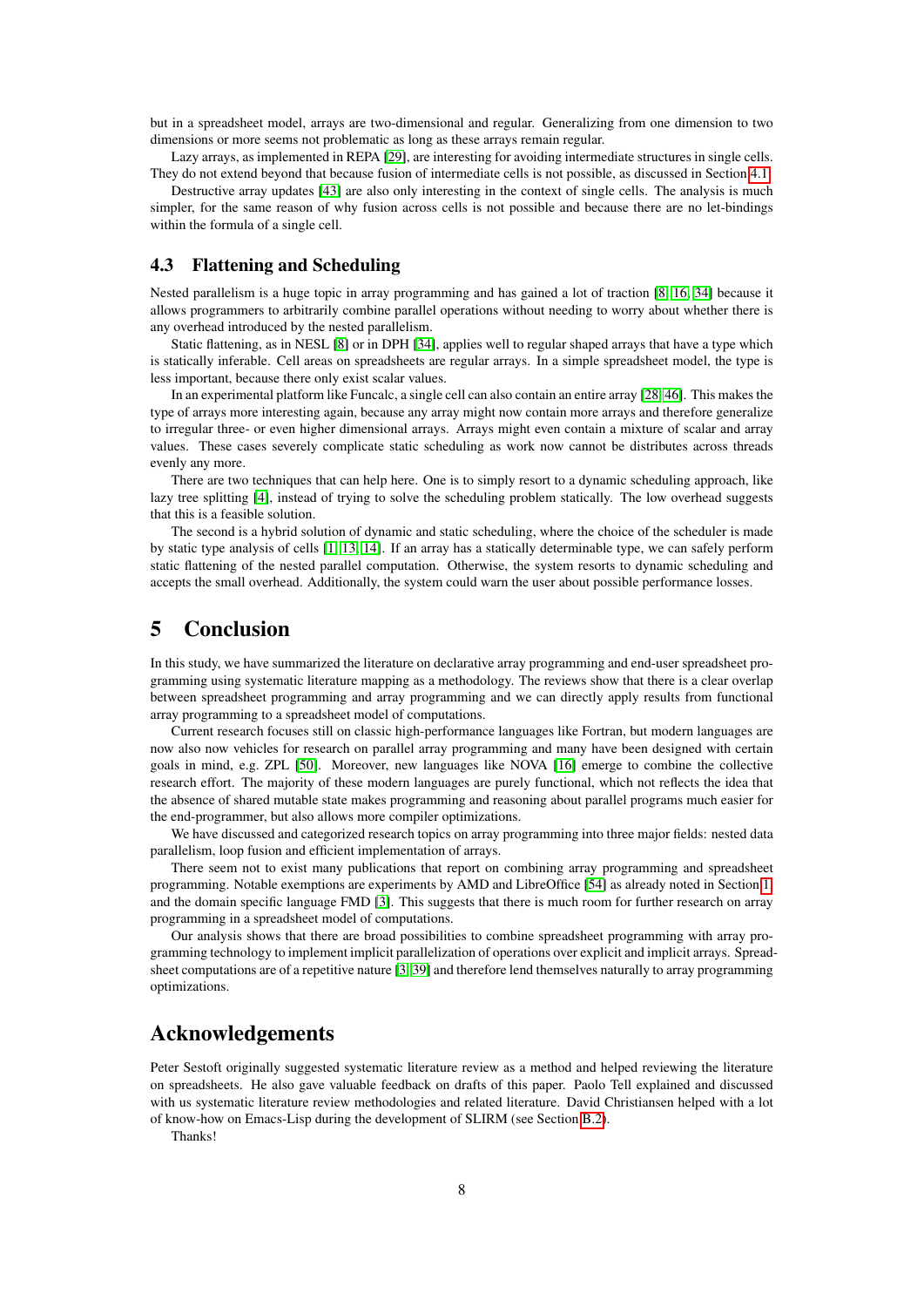# References

- <span id="page-10-11"></span>[1] Robin Abraham and Martin Erwig. Type Inference for Spreadsheets. In *Proceedings of the 8th ACM SIGPLAN International Conference on Principles and Practice of Declarative Programming*, PPDP '06, pages 73–84, New York, NY, USA, 2006. ACM. ISBN 1-59593-388-3. doi: 10.1145/1140335.1140346. URL <http://doi.acm.org/10.1145/1140335.1140346>.
- <span id="page-10-7"></span>[2] Arvind, Rishiyur S. Nikhil, and Keshav K. Pingali. I-structures: Data Structures for Parallel Computing. *ACM Trans. Program. Lang. Syst.*, 11(4):598–632, oct 1989. ISSN 0164-0925. doi: 10.1145/69558.69562. URL <http://doi.acm.org/10.1145/69558.69562>.
- <span id="page-10-10"></span>[3] Lee Benfield. FMD: Functional Development in Excel. In *Proceedings of the 2009 Video Workshop on Commercial Users of Functional Programming: Functional Programming As a Means, Not an End*, CUFP '09, New York, NY, USA, 2009. ACM. ISBN 978-1-60558-943-5. doi: 10.1145/1668113.1668121. URL <http://doi.acm.org/10.1145/1668113.1668121>.
- <span id="page-10-5"></span>[4] Lars Bergstrom, Mike Rainey, John Reppy, Adam Shaw, and Matthew Fluet. Lazy Tree Splitting. In *Proceedings of the 15th ACM SIGPLAN International Conference on Functional Programming*, ICFP '10, pages 93–104, New York, NY, USA, 2010. ACM. ISBN 978-1-60558-794-3. doi: 10.1145/1863543. 1863558. URL <http://doi.acm.org/10.1145/1863543.1863558>.
- <span id="page-10-0"></span>[5] Robert Bernecky and Sven-Bodo Scholz. Abstract Expressionism for Parallel Performance. In *Proceedings of the 2Nd ACM SIGPLAN International Workshop on Libraries, Languages, and Compilers for Array Programming*, ARRAY 2015, pages 54–59, New York, NY, USA, 2015. ACM. ISBN 978-1-4503-3584-3. doi: 10.1145/2774959.2774962. URL <http://doi.acm.org/10.1145/2774959.2774962>.
- <span id="page-10-1"></span>[6] Guy E. Blelloch. NESL: A Nested Data-Parallel Language (Version 2.6). Technical report, Pittsburgh, PA, USA, 1993. URL [http://www.cs.cmu.edu/afs/cs.cmu.edu/project/scandal/](http://www.cs.cmu.edu/afs/cs.cmu.edu/project/scandal/public/papers/CMU-CS-95-170.html) [public/papers/CMU-CS-95-170.html](http://www.cs.cmu.edu/afs/cs.cmu.edu/project/scandal/public/papers/CMU-CS-95-170.html).
- <span id="page-10-3"></span>[7] Guy E. Blelloch and John Greiner. A Provable Time and Space Efficient Implementation of NESL. In *Proceedings of the First ACM SIGPLAN International Conference on Functional Programming*, ICFP '96, pages 213–225, New York, NY, USA, 1996. ACM. ISBN 0-89791-770-7. doi: 10.1145/232627.232650. URL <http://doi.acm.org/10.1145/232627.232650>.
- <span id="page-10-2"></span>[8] Guy E. Blelloch, Jonathan C. Hardwick, Siddhartha Chatterjee, Jay Sipelstein, and Marco Zagha. Implementation of a Portable Nested Data-parallel Language. *SIGPLAN Not.*, 28(7):102–111, July 1993. ISSN 0362-1340. doi: 10.1145/155332.155343. URL [http://dx.doi.org/10.1145/155332.](http://dx.doi.org/10.1145/155332.155343) [155343](http://dx.doi.org/10.1145/155332.155343).
- <span id="page-10-6"></span>[9] Manuel M. T. Chakravarty and Gabriele Keller. Functional Array Fusion. In *Proceedings of the Sixth ACM SIGPLAN International Conference on Functional Programming*, ICFP '01, pages 205–216, New York, NY, USA, 2001. ACM. ISBN 1-58113-415-0. doi: 10.1145/507635.507661. URL [http://doi.acm.](http://doi.acm.org/10.1145/507635.507661) [org/10.1145/507635.507661](http://doi.acm.org/10.1145/507635.507661).
- <span id="page-10-9"></span>[10] B. Chamberlain, S. Choi, E. Lewis, C. Lin, L. Snyder, and W. Weathersby. ZPL's WYSIWYG Performance Model. In *Proceedings of the High-Level Parallel Programming Models and Supportive Environments*, HIPS '98, Washington, DC, USA, 1998. IEEE Computer Society. ISBN 0-8186-8412-7. URL [http:](http://portal.acm.org/citation.cfm?id=822265) [//portal.acm.org/citation.cfm?id=822265](http://portal.acm.org/citation.cfm?id=822265).
- <span id="page-10-8"></span>[11] Bradford L. Chamberlain, E. Christopher Lewis, Calvin Lin, and Lawrence Snyder. Regions: An Abstraction for Expressing Array Computation. In *Proceedings of the Conference on APL '99 : On Track to the 21st Century: On Track to the 21st Century*, APL '99, pages 41–49, New York, NY, USA, 1999. ACM. ISBN 1-58113-126-7. doi: 10.1145/312627.312713. URL [http://dx.doi.org/10.1145/](http://dx.doi.org/10.1145/312627.312713) [312627.312713](http://dx.doi.org/10.1145/312627.312713).
- <span id="page-10-4"></span>[12] David Chase and Yossi Lev. Dynamic circular work-stealing deque. In *SPAA '05: Proceedings of the seventeenth annual ACM symposium on Parallelism in algorithms and architectures*, pages 21–28, New York, NY, USA, 2005. ACM. ISBN 1-58113-986-1. doi: 10.1145/1073970.1073974. URL [http://dx.](http://dx.doi.org/10.1145/1073970.1073974) [doi.org/10.1145/1073970.1073974](http://dx.doi.org/10.1145/1073970.1073974).
- <span id="page-10-12"></span>[13] Tie Cheng and Xavier Rival. An Abstract Domain to Infer Types over Zones in Spreadsheets. In Antoine Miné and David Schmidt, editors, *Static Analysis*, volume 7460 of *Lecture Notes in Computer Science*, pages 94–110. Springer Berlin Heidelberg, 2012. doi: 10.1007/978-3-642-33125-1 9. URL [http://](http://www.di.ens.fr/~chengtie/pubs/paper_48.pdf) [www.di.ens.fr/˜chengtie/pubs/paper\\_48.pdf](http://www.di.ens.fr/~chengtie/pubs/paper_48.pdf).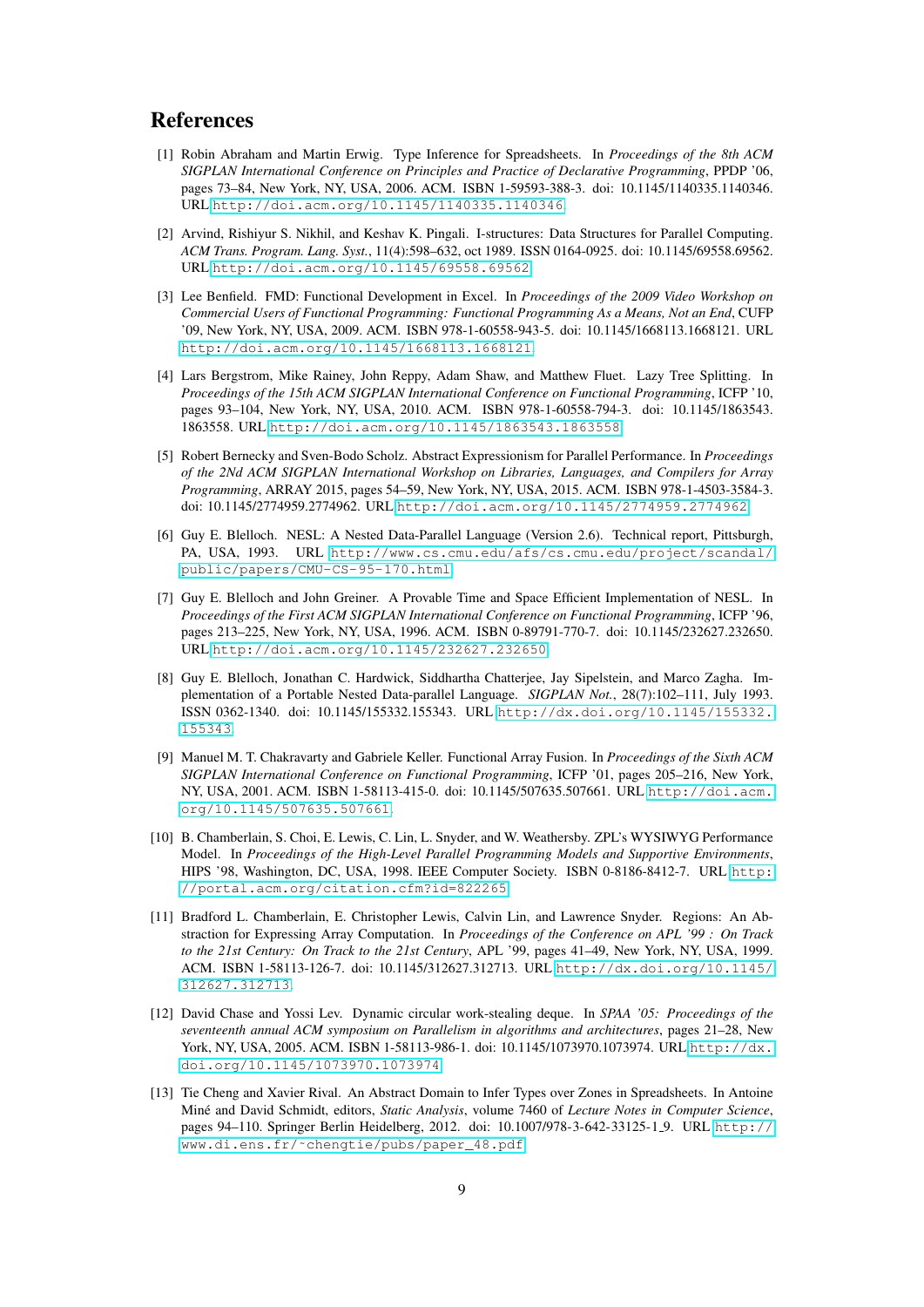- <span id="page-11-13"></span>[14] Tie Cheng and Xavier Rival. Static Analysis of Spreadsheet Applications for Type-Unsafe Operations Detection. In Jan Vitek, editor, *Programming Languages and Systems*, volume 9032 of *Lecture Notes in Computer Science*, pages 26–52. Springer Berlin Heidelberg, 2015. doi: 10.1007/978-3-662-46669-8 2. URL [http://www.di.ens.fr/˜chengtie/pubs/esop.pdf](http://www.di.ens.fr/~chengtie/pubs/esop.pdf).
- <span id="page-11-1"></span>[15] Wai-Mee Ching. Automatic Parallelization of APL-style Programs. In *Conference Proceedings on APL 90: For the Future*, APL '90, pages 76–80, New York, NY, USA, 1990. ACM. ISBN 0-89791-371-X. doi: 10.1145/97808.97826. URL <http://doi.acm.org/10.1145/97808.97826>.
- <span id="page-11-3"></span>[16] Alexander Collins, Dominik Grewe, Vinod Grover, Sean Lee, and Adriana Susnea. NOVA: A Functional Language for Data Parallelism. In *Proceedings of ACM SIGPLAN International Workshop on Libraries, Languages, and Compilers for Array Programming*, ARRAY'14, pages 8:8–8:13, New York, NY, USA, 2014. ACM. ISBN 978-1-4503-2937-8. doi: 10.1145/2627373.2627375. URL [http://doi.acm.](http://doi.acm.org/10.1145/2627373.2627375) [org/10.1145/2627373.2627375](http://doi.acm.org/10.1145/2627373.2627375).
- <span id="page-11-11"></span>[17] Steven J. Deitz, Bradford L. Chamberlain, Sung-Eun Choi, and Lawrence Snyder. The Design and Implementation of a Parallel Array Operator for the Arbitrary Remapping of Data. In *Proceedings of the Ninth ACM SIGPLAN Symposium on Principles and Practice of Parallel Programming*, PPoPP '03, pages 155–166, New York, NY, USA, 2003. ACM. ISBN 1-58113-588-2. doi: 10.1145/781498.781526. URL <http://doi.acm.org/10.1145/781498.781526>.
- <span id="page-11-5"></span>[18] Matthew Fluet, Mike Rainey, and John Reppy. A Scheduling Framework for General-purpose Parallel Languages. In *Proceedings of the 13th ACM SIGPLAN International Conference on Functional Programming*, ICFP '08, pages 241–252, New York, NY, USA, 2008. ACM. ISBN 978-1-59593-919-7. doi: 10.1145/1411204.1411239. URL <http://doi.acm.org/10.1145/1411204.1411239>.
- <span id="page-11-10"></span>[19] C. Grelck, S.-B. Scholz, and A. Shafarenko. Coordinating Data Parallel SAC Programs with S-Net. In *Parallel and Distributed Processing Symposium, 2007. IPDPS 2007. IEEE International*, pages 1–8, March 2007. doi: 10.1109/IPDPS.2007.370408.
- <span id="page-11-4"></span>[20] Clemens Grelck and Sven-Bodo Scholz. SAC: Off-the-shelf Support for Data-parallelism on Multicores. In *Proceedings of the 2007 Workshop on Declarative Aspects of Multicore Programming*, DAMP '07, pages 25–33, New York, NY, USA, 2007. ACM. ISBN 978-1-59593-690-5. doi: 10.1145/1248648.1248654. URL <http://doi.acm.org/10.1145/1248648.1248654>.
- <span id="page-11-8"></span>[21] Cordelia V. Hall. Using Hindley-Milner Type Inference to Optimise List Representation. In *Proceedings of the 1994 ACM Conference on LISP and Functional Programming*, LFP '94, pages 162–172, New York, NY, USA, 1994. ACM. ISBN 0-89791-643-3. doi: 10.1145/182409.156781. URL [http://doi.acm.](http://doi.acm.org/10.1145/182409.156781) [org/10.1145/182409.156781](http://doi.acm.org/10.1145/182409.156781).
- <span id="page-11-9"></span>[22] Troels Henriksen and Cosmin E. Oancea. Bounds Checking: An Instance of Hybrid Analysis. In *Proceedings of ACM SIGPLAN International Workshop on Libraries, Languages, and Compilers for Array Programming*, ARRAY'14, pages 88:88–88:94, New York, NY, USA, 2014. ACM. ISBN 978-1-4503-2937-8. doi: 10.1145/2627373.2627388. URL <http://doi.acm.org/10.1145/2627373.2627388>.
- <span id="page-11-7"></span>[23] Troels Henriksen and Cosmin Eugen Oancea. A T2 Graph-reduction Approach to Fusion. In *Proceedings of the 2Nd ACM SIGPLAN Workshop on Functional High-performance Computing*, FHPC '13, pages 47– 58, New York, NY, USA, 2013. ACM. ISBN 978-1-4503-2381-9. doi: 10.1145/2502323.2502328. URL <http://doi.acm.org/10.1145/2502323.2502328>.
- <span id="page-11-6"></span>[24] Gwan-Hwan Hwang, Jenq Kuen Lee, and Dz-Ching Ju. An Array Operation Synthesis Scheme to Optimize Fortran 90 Programs. In *Proceedings of the Fifth ACM SIGPLAN Symposium on Principles and Practice of Parallel Programming*, PPOPP '95, pages 112–122, New York, NY, USA, 1995. ACM. ISBN 0-89791- 700-6. doi: 10.1145/209936.209949. URL <http://doi.acm.org/10.1145/209936.209949>.
- <span id="page-11-12"></span>[25] Tomás Isakowitz, Shimon Schocken, and Henry C. Lucas, Jr. Toward a Logical/Physical Theory of Spreadsheet Modeling. *ACM Trans. Inf. Syst.*, 13(1):1–37, jan 1995. ISSN 1046-8188. doi: 10.1145/195705. 195708. URL <http://doi.acm.org/10.1145/195705.195708>.
- <span id="page-11-0"></span>[26] Kenneth E. Iverson. *A Programming Language*. John Wiley & Sons, 1962. ISBN 0471430145. URL <http://www.worldcat.org/isbn/0471430145>.
- <span id="page-11-2"></span>[27] Simon P. Jones, Roman Leshchinskiy, Gabriele Keller, and Manuel M. T. Chakravarty. Harnessing the Multicores: Nested Data Parallelism in Haskell, 2008. URL [http://citeseerx.ist.psu.edu/](http://citeseerx.ist.psu.edu/viewdoc/summary?doi=10.1.1.141.1748) [viewdoc/summary?doi=10.1.1.141.1748](http://citeseerx.ist.psu.edu/viewdoc/summary?doi=10.1.1.141.1748).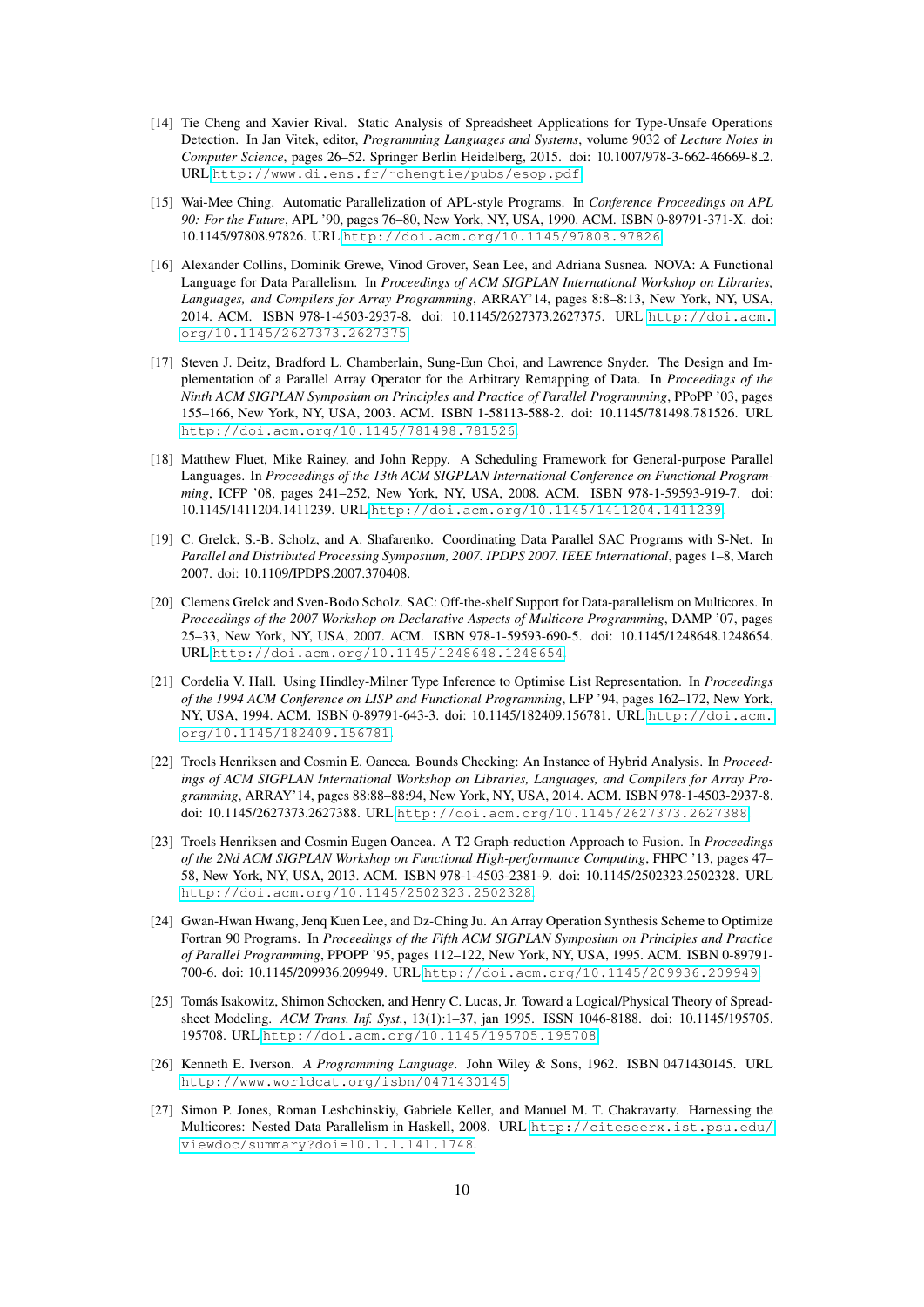- <span id="page-12-11"></span>[28] Simon Peyton Jones, Alan Blackwell, and Margaret Burnett. A User-centred Approach to Functions in Excel. In *Proceedings of the Eighth ACM SIGPLAN International Conference on Functional Programming*, ICFP '03, pages 165–176, New York, NY, USA, 2003. ACM. ISBN 1-58113-756-7. doi: 10.1145/944705. 944721. URL <http://doi.acm.org/10.1145/944705.944721>.
- <span id="page-12-6"></span>[29] Gabriele Keller, Manuel M.T. Chakravarty, Roman Leshchinskiy, Simon Peyton Jones, and Ben Lippmeier. Regular, Shape-polymorphic, Parallel Arrays in Haskell. In *Proceedings of the 15th ACM SIG-PLAN International Conference on Functional Programming*, ICFP '10, pages 261–272, New York, NY, USA, 2010. ACM. ISBN 978-1-60558-794-3. doi: 10.1145/1863543.1863582. URL [http:](http://doi.acm.org/10.1145/1863543.1863582) [//doi.acm.org/10.1145/1863543.1863582](http://doi.acm.org/10.1145/1863543.1863582).
- <span id="page-12-2"></span>[30] Gabriele Keller, Manuel M.T. Chakravarty, Roman Leshchinskiy, Ben Lippmeier, and Simon Peyton Jones. Vectorisation Avoidance. In *Proceedings of the 2012 Haskell Symposium*, Haskell '12, pages 37–48, New York, NY, USA, 2012. ACM. ISBN 978-1-4503-1574-6. doi: 10.1145/2364506.2364512. URL [http:](http://doi.acm.org/10.1145/2364506.2364512) [//doi.acm.org/10.1145/2364506.2364512](http://doi.acm.org/10.1145/2364506.2364512).
- <span id="page-12-0"></span>[31] Barbara Kitchenham and Stuart Charters. Guidelines for performing systematic literature reviews in software engineering. In *Technical report, Ver. 2.3 EBSE Technical Report. EBSE*. 2007. URL [http://www.cse.chalmers.se/˜feldt/advice/kitchenham\\_2007\\_](http://www.cse.chalmers.se/~feldt/advice/kitchenham_2007_systematic_reviews_report_updated.pdf) [systematic\\_reviews\\_report\\_updated.pdf](http://www.cse.chalmers.se/~feldt/advice/kitchenham_2007_systematic_reviews_report_updated.pdf).
- <span id="page-12-8"></span>[32] Kathleen Knobe and Vivek Sarkar. Array SSA Form and Its Use in Parallelization. In *Proceedings of the 25th ACM SIGPLAN-SIGACT Symposium on Principles of Programming Languages*, POPL '98, pages 107–120, New York, NY, USA, 1998. ACM. ISBN 0-89791-979-3. doi: 10.1145/268946.268956. URL <http://doi.acm.org/10.1145/268946.268956>.
- <span id="page-12-3"></span>[33] Ben Lippmeier, Manuel Chakravarty, Gabriele Keller, and Simon Peyton Jones. Guiding Parallel Array Fusion with Indexed Types. In *Proceedings of the 2012 Haskell Symposium*, Haskell '12, pages 25–36, New York, NY, USA, 2012. ACM. ISBN 978-1-4503-1574-6. doi: 10.1145/2364506.2364511. URL <http://doi.acm.org/10.1145/2364506.2364511>.
- <span id="page-12-1"></span>[34] Ben Lippmeier, Manuel M.T. Chakravarty, Gabriele Keller, Roman Leshchinskiy, and Simon Peyton Jones. Work Efficient Higher-order Vectorisation. In *Proceedings of the 17th ACM SIGPLAN International Conference on Functional Programming*, ICFP '12, pages 259–270, New York, NY, USA, 2012. ACM. ISBN 978-1-4503-1054-3. doi: 10.1145/2364527.2364564. URL [http://doi.acm.org/10.1145/](http://doi.acm.org/10.1145/2364527.2364564) [2364527.2364564](http://doi.acm.org/10.1145/2364527.2364564).
- <span id="page-12-4"></span>[35] P. Geoffrey Lowney. Carrier Arrays: An Idiom-preserving Extension to APL. In *Proceedings of the 8th ACM SIGPLAN-SIGACT Symposium on Principles of Programming Languages*, POPL '81, pages 1–13, New York, NY, USA, 1981. ACM. ISBN 0-89791-029-X. doi: 10.1145/567532.567533. URL [http:](http://doi.acm.org/10.1145/567532.567533) [//doi.acm.org/10.1145/567532.567533](http://doi.acm.org/10.1145/567532.567533).
- <span id="page-12-7"></span>[36] Dror E. Maydan, Saman P. Amarasinghe, and Monica S. Lam. Array-data Flow Analysis and Its Use in Array Privatization. In *Proceedings of the 20th ACM SIGPLAN-SIGACT Symposium on Principles of Programming Languages*, POPL '93, pages 2–15, New York, NY, USA, 1993. ACM. ISBN 0-89791-560-7. doi: 10.1145/158511.158515. URL <http://doi.acm.org/10.1145/158511.158515>.
- <span id="page-12-12"></span>[37] J. Mendes. Classsheet-driven spreadsheet environments. In *Visual Languages and Human-Centric Computing (VL/HCC), 2011 IEEE Symposium on*, pages 235–236, Sept 2011. doi: 10.1109/VLHCC.2011. 6070409.
- <span id="page-12-10"></span>[38] Gary Miller. The Spreadsheet Paradigm: A Basis for Powerful and Accessible Programming. In *Companion Proceedings of the 2015 ACM SIGPLAN International Conference on Systems, Programming, Languages and Applications: Software for Humanity*, SPLASH Companion 2015, pages 33–35, New York, NY, USA, 2015. ACM. ISBN 978-1-4503-3722-9. doi: 10.1145/2814189.2814201. URL [http://doi.acm.](http://doi.acm.org/10.1145/2814189.2814201) [org/10.1145/2814189.2814201](http://doi.acm.org/10.1145/2814189.2814201).
- <span id="page-12-9"></span>[39] R. Mittermeir and M. Clermont. Finding high-level structures in spreadsheet programs. In *Reverse Engineering, 2002. Proceedings. Ninth Working Conference on*, pages 221–232, 2002. doi: 10.1109/WCRE. 2002.1173080.
- <span id="page-12-5"></span>[40] J.T. O'Donnell. MPP implementation of abstract data parallel architectures for declarative programming languages. In *Frontiers of Massively Parallel Computation, 1988. Proceedings., 2nd Symposium on the Frontiers of*, pages 629–636, Oct 1988. doi: 10.1109/FMPC.1988.47507.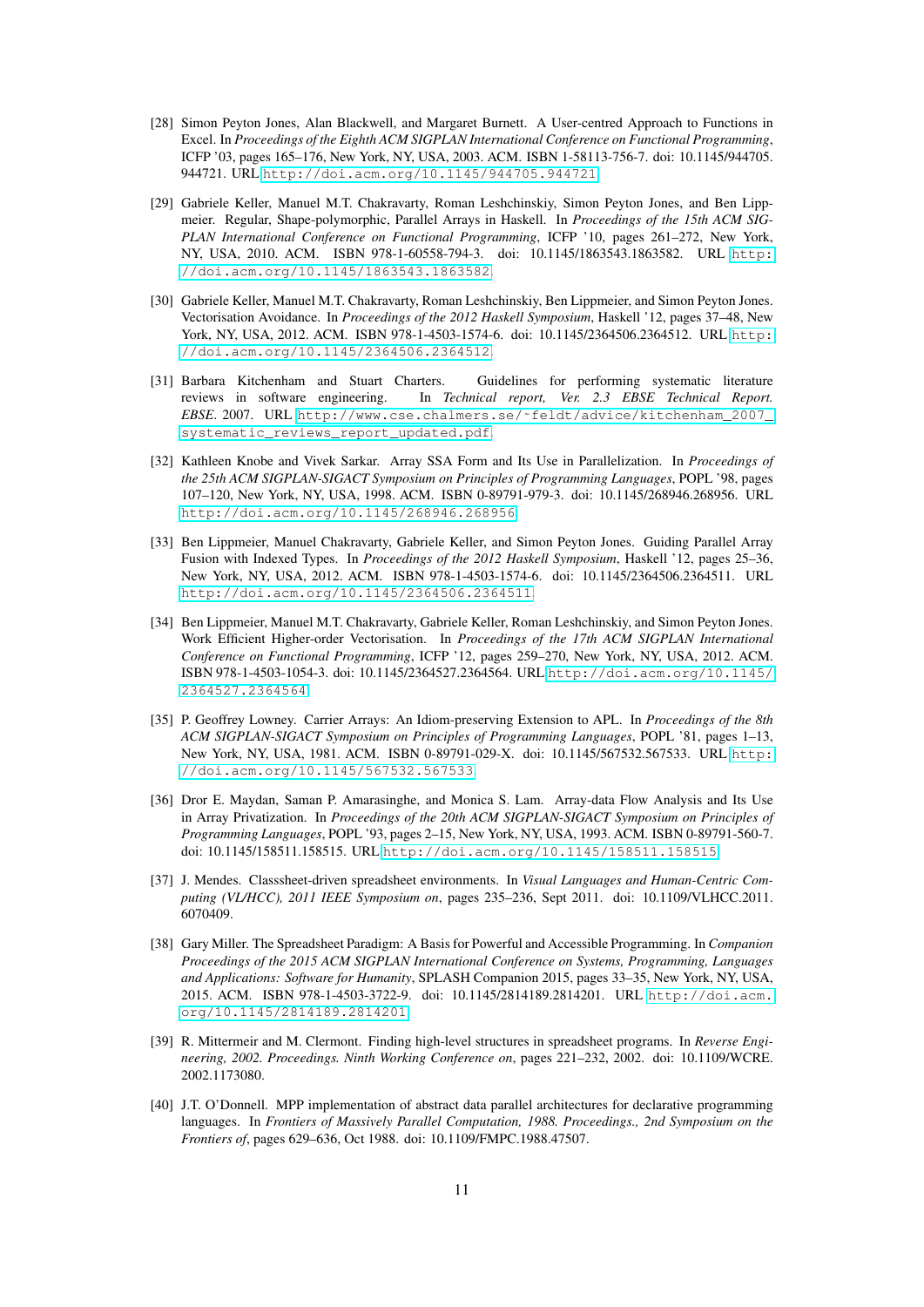- <span id="page-13-4"></span>[41] R. H. Perrott. A Language for Array and Vector Processors. *ACM Trans. Program. Lang. Syst.*, 1(2): 177–195, oct 1979. ISSN 0164-0925. doi: 10.1145/357073.357075. URL [http://doi.acm.org/](http://doi.acm.org/10.1145/357073.357075) [10.1145/357073.357075](http://doi.acm.org/10.1145/357073.357075).
- <span id="page-13-2"></span>[42] Kai Petersen, Robert Feldt, Shahid Mujtaba, and Michael Mattsson. Systematic mapping studies in software engineering. In *12th International Conference on Evaluation and Assessment in Software Engineering*, volume 17. sn, 2008. URL <http://www.rbsv.eu/courses/rmtw/mtrl/SM.pdf>.
- <span id="page-13-5"></span>[43] A. V. S. Sastry and William Clinger. Parallel Destructive Updating in Strict Functional Languages. In *Proceedings of the 1994 ACM Conference on LISP and Functional Programming*, LFP '94, pages 263– 272, New York, NY, USA, 1994. ACM. ISBN 0-89791-643-3. doi: 10.1145/182409.182486. URL [http:](http://doi.acm.org/10.1145/182409.182486) [//doi.acm.org/10.1145/182409.182486](http://doi.acm.org/10.1145/182409.182486).
- <span id="page-13-3"></span>[44] Peter Sestoft. A Spreadsheet Core Implementation in C#. Technical report, IT University of Copenhagen, September 2006. URL [http://www.itu.dk/people/sestoft/funcalc/](http://www.itu.dk/people/sestoft/funcalc/ITU-TR-2006-91.pdf) [ITU-TR-2006-91.pdf](http://www.itu.dk/people/sestoft/funcalc/ITU-TR-2006-91.pdf).
- <span id="page-13-12"></span>[45] Peter Sestoft. Implementing Function Spreadsheets. In *Proceedings of the 4th International Workshop on End-user Software Engineering*, WEUSE '08, pages 91–94, New York, NY, USA, 2008. ACM. ISBN 978-1-60558-034-0. doi: 10.1145/1370847.1370867. URL [http://doi.acm.org/10.1145/](http://doi.acm.org/10.1145/1370847.1370867) [1370847.1370867](http://doi.acm.org/10.1145/1370847.1370867).
- <span id="page-13-0"></span>[46] Peter Sestoft. *Spreadsheet Implementation Technology: Basics and Extensions*. The MIT Press, September 2014. ISBN 0262526646. URL [http://ieeexplore.ieee.org/xpl/bkabstractplus.](http://ieeexplore.ieee.org/xpl/bkabstractplus.jsp?bkn=6940404) [jsp?bkn=6940404](http://ieeexplore.ieee.org/xpl/bkabstractplus.jsp?bkn=6940404).
- <span id="page-13-8"></span>[47] A.V. Shafarenko. RETRAN: a recurrent paradigm for massively parallel array computing. In *Massively Parallel Computing Systems, 1994., Proceedings of the First International Conference on*, pages 478–487, May 1994. doi: 10.1109/MPCS.1994.367042.
- <span id="page-13-10"></span>[48] Rishabh Singh and Sumit Gulwani. Transforming Spreadsheet Data Types Using Examples. In *Proceedings of the 43rd Annual ACM SIGPLAN-SIGACT Symposium on Principles of Programming Languages*, POPL 2016, pages 343–356, New York, NY, USA, 2016. ACM. ISBN 978-1-4503-3549-2. doi: 10.1145/2837614.2837668. URL <http://doi.acm.org/10.1145/2837614.2837668>.
- <span id="page-13-9"></span>[49] Artjoms Sinkarovs and Sven-Bodo Scholz. Semantics-preserving Data Layout Transformations for Improved Vectorisation. In *Proceedings of the 2Nd ACM SIGPLAN Workshop on Functional Highperformance Computing*, FHPC '13, pages 59–70, New York, NY, USA, 2013. ACM. ISBN 978-1- 4503-2381-9. doi: 10.1145/2502323.2502332. URL [http://doi.acm.org/10.1145/2502323.](http://doi.acm.org/10.1145/2502323.2502332) [2502332](http://doi.acm.org/10.1145/2502323.2502332).
- <span id="page-13-13"></span>[50] Lawrence Snyder. The Design and Development of ZPL. In *Proceedings of the Third ACM SIGPLAN Conference on History of Programming Languages*, HOPL III, New York, NY, USA, 2007. ACM. ISBN 978- 1-59593-766-7. doi: 10.1145/1238844.1238852. URL [http://dx.doi.org/10.1145/1238844.](http://dx.doi.org/10.1145/1238844.1238852) [1238852](http://dx.doi.org/10.1145/1238844.1238852).
- <span id="page-13-11"></span>[51] Marc Stadelmann. A spreadsheet based on constraints. In *Proceedings of the 6th Annual ACM Symposium on User Interface Software and Technology*, UIST '93, pages 217–224, New York, NY, USA, 1993. ACM. ISBN 0-89791-628-X. doi: 10.1145/168642.168664. URL [http://doi.acm.org/10.1145/](http://doi.acm.org/10.1145/168642.168664) [168642.168664](http://doi.acm.org/10.1145/168642.168664).
- <span id="page-13-6"></span>[52] Nicolas Stucki, Tiark Rompf, Vlad Ureche, and Phil Bagwell. RRB Vector: A Practical General Purpose Immutable Sequence. In *Proceedings of the 20th ACM SIGPLAN International Conference on Functional Programming*, ICFP 2015, pages 342–354, New York, NY, USA, 2015. ACM. ISBN 978-1-4503-3669-7. doi: 10.1145/2784731.2784739. URL <http://doi.acm.org/10.1145/2784731.2784739>.
- <span id="page-13-7"></span>[53] Peiyi Tang, Pen-Chung Yew, and Chuan-Qi Zhu. Compiler Techniques for Data Synchronization in Nested Parallel Loops. In *Proceedings of the 4th International Conference on Supercomputing*, ICS '90, pages 177–186, New York, NY, USA, 1990. ACM. ISBN 0-89791-369-8. doi: 10.1145/77726.255155. URL <http://doi.acm.org/10.1145/77726.255155>.
- <span id="page-13-1"></span>[54] Jim Trudeau. Collaboration and Open Source at AMD: LibreOffice, July 2015. URL [http://developer.amd.com/community/blog/2015/07/15/](http://developer.amd.com/community/blog/2015/07/15/collaboration-and-open-source-at-amd-libreoffice/) [collaboration-and-open-source-at-amd-libreoffice/](http://developer.amd.com/community/blog/2015/07/15/collaboration-and-open-source-at-amd-libreoffice/). Accessed on 31.07.2015.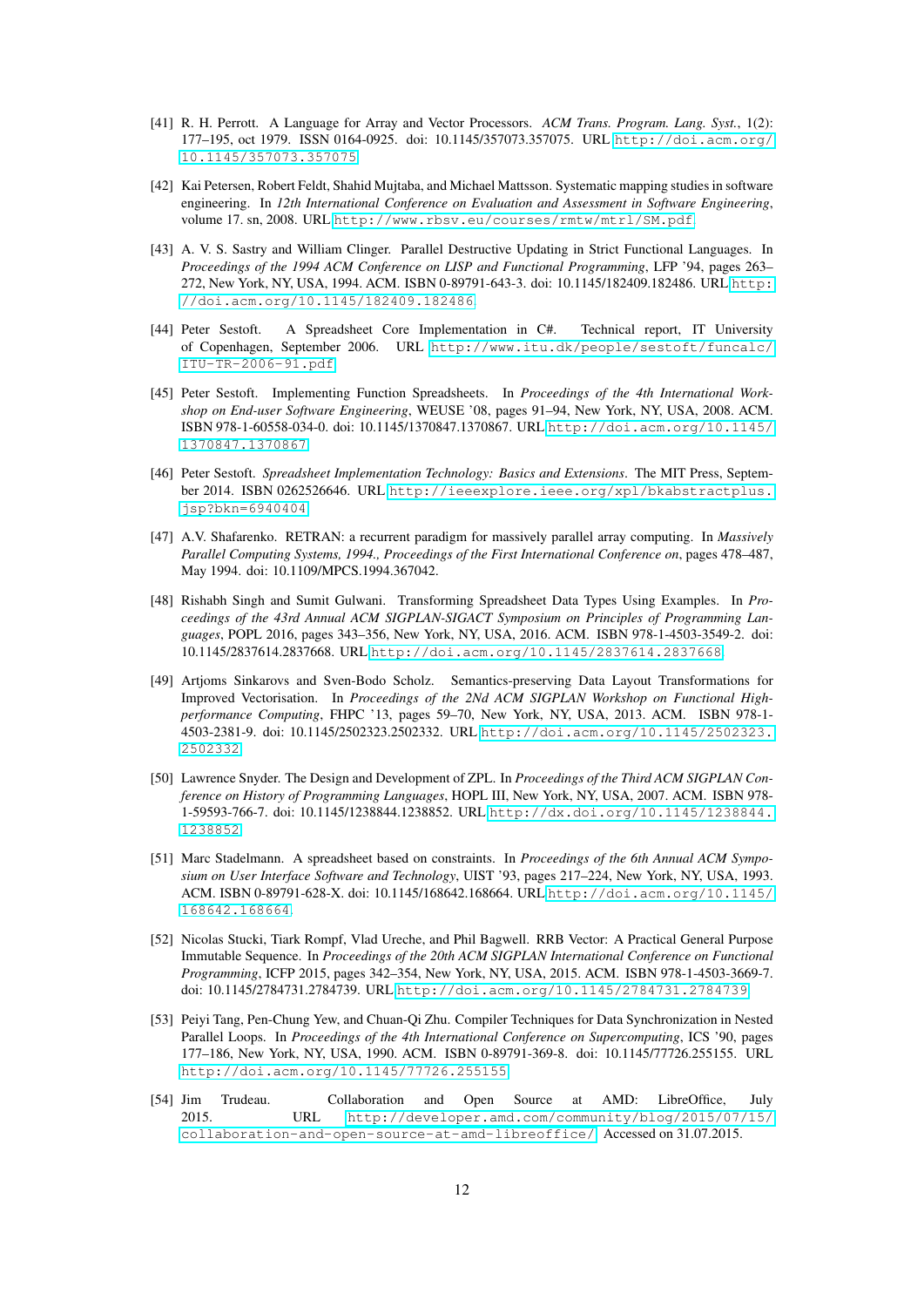- <span id="page-14-0"></span>[55] Vlad Ureche, Tiark Rompf, Arvind Sujeeth, Hassan Chafi, and Martin Odersky. StagedSAC: A Case Study in Performance-oriented DSL Development. In *Proceedings of the ACM SIGPLAN 2012 Workshop on Partial Evaluation and Program Manipulation*, PEPM '12, pages 73–82, New York, NY, USA, 2012. ACM. ISBN 978-1-4503-1118-2. doi: 10.1145/2103746.2103762. URL [http://doi.acm.org/10.](http://doi.acm.org/10.1145/2103746.2103762) [1145/2103746.2103762](http://doi.acm.org/10.1145/2103746.2103762).
- <span id="page-14-1"></span>[56] Clifford Walinsky and Deb Banerjee. A Functional Programming Language Compiler for Massively Parallel Computers. In *Proceedings of the 1990 ACM Conference on LISP and Functional Programming*, LFP '90, pages 131–138, New York, NY, USA, 1990. ACM. ISBN 0-89791-368-X. doi: 10.1145/91556.91610. URL <http://doi.acm.org/10.1145/91556.91610>.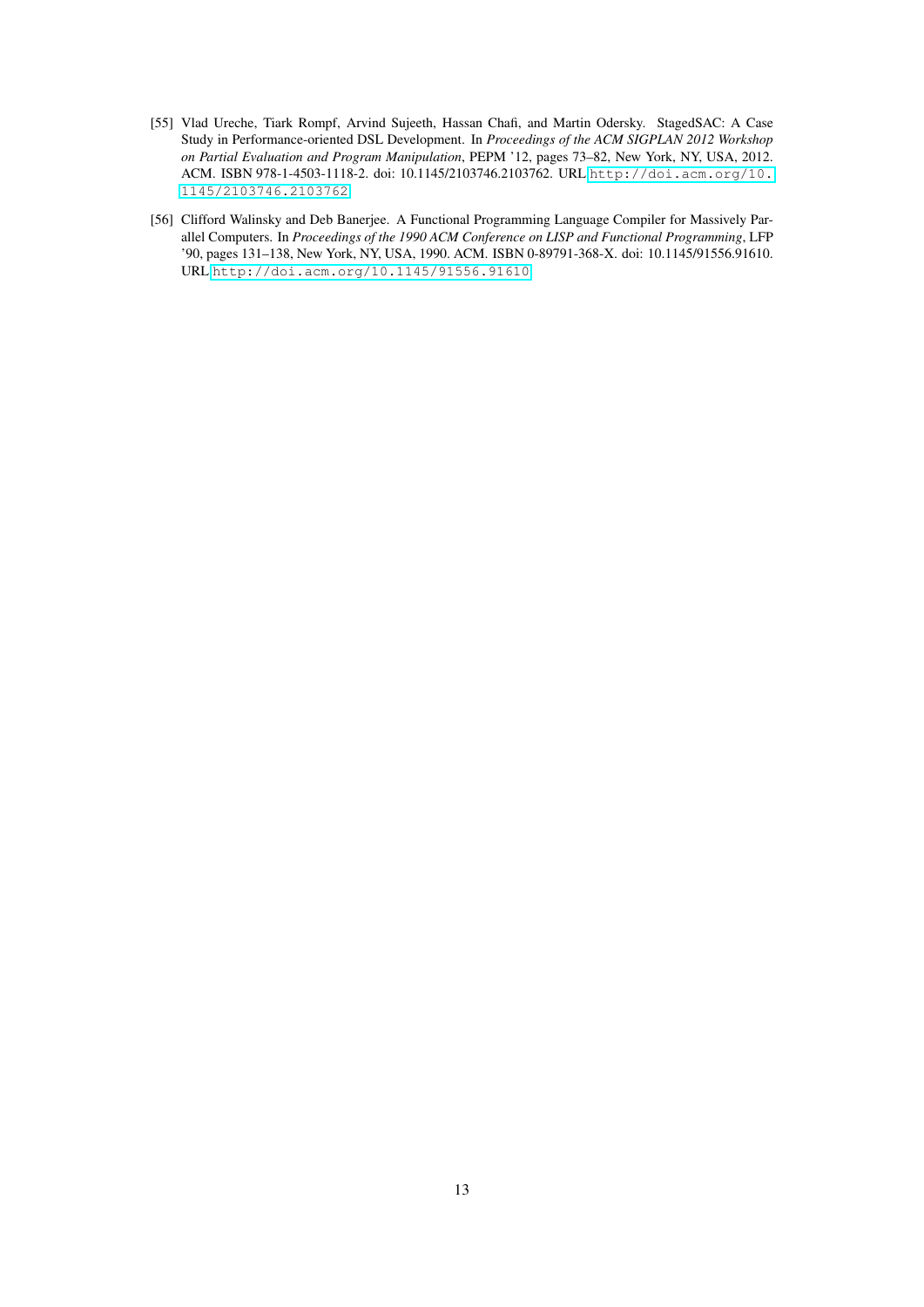# <span id="page-15-0"></span>A Protocol

# A.1 Background

The goal of this systematic mapping study is to coalesce two apparently disjoint research areas, namely declarative parallel array programming techniques and end-user development in a spreadsheet model of computation. We base our methodology on Kitchenham and Charters [\[31\]](#page-12-0) and Petersen et al. [\[42\]](#page-13-2), see also Section [1.1.](#page-2-1)

This study is meant to motivate and inform further research on declarative parallel programming in spreadsheets for end-users. We want to gain an overview over well known techniques for transforming expressions that describe seemingly sequential operations into efficient parallel code. Furthermore, we want to gain insight into how this can be combined with spreadsheet end-user development techniques and whether there has been made any scientific effort into this direction already.

We purposely do not focus on data-flow parallelism in spreadsheets. This is a separate research project orthogonal to declarative parallel array programming in spreadsheets.

To answer the research questions raised in Section [1.2,](#page-3-0) we run three different search queries:

- Declarative, parallel array programming languages What are promising techniques for automatic parallelization of declarative, functional languages?
- Spreadsheet end-user development Which paradigms have been developed, what do users use spreadsheets for?
- Parallelism in spreadsheets To what degree have parallel spreadsheet engines been investigated? What are challenges and possibilities? Where does our agenda fit in?

### <span id="page-15-1"></span>A.2 Study Selection Criteria

We perform two disjoint literature studies, one for declarative parallel array programming languages and one for spreadsheet end-user development.

In the following, we give a list of criteria for inclusion or exclusion of studies. Naturally, some of the studies can fulfill criteria of both lists. We choose therefore to perform a majority vote on the number of fulfilled criteria when making a decision of inclusion or exclusion. The criteria lists can be seen as disjunctions of the single criteria.

#### A.2.1 Declarative Parallel Array Programming

We include a publication if it:

- Mentions implementations of prominent array languages.
- Focuses on automatic parallelization of array expressions.
- Mentions caching and false sharing.
- Talks about compiler optimizations.
- Focuses on implementation of declarative, functional parallel programming techniques.
- Mentions homogeneous systems and shared memory.
- Mentions loop fusion and nested loops.
- Talks generally about program transformation.

We exclude a publication if it:

- Focuses on the application of parallel programming, e.g. within machine learning.
- Develops techniques for distributed memory or mentions message passing.
- Develops techniques for focuses on formal verification.
- Targets GPU, GPGPU, FPGA and hardware accelerated techniques on heterogeneous systems.
- Includes I/O.
- Works towards automatic parallelization of imperative languages.
- Is a review paper without any novel contribution.
- Mentions storage, disk etc.
- Focuses on transactional memory.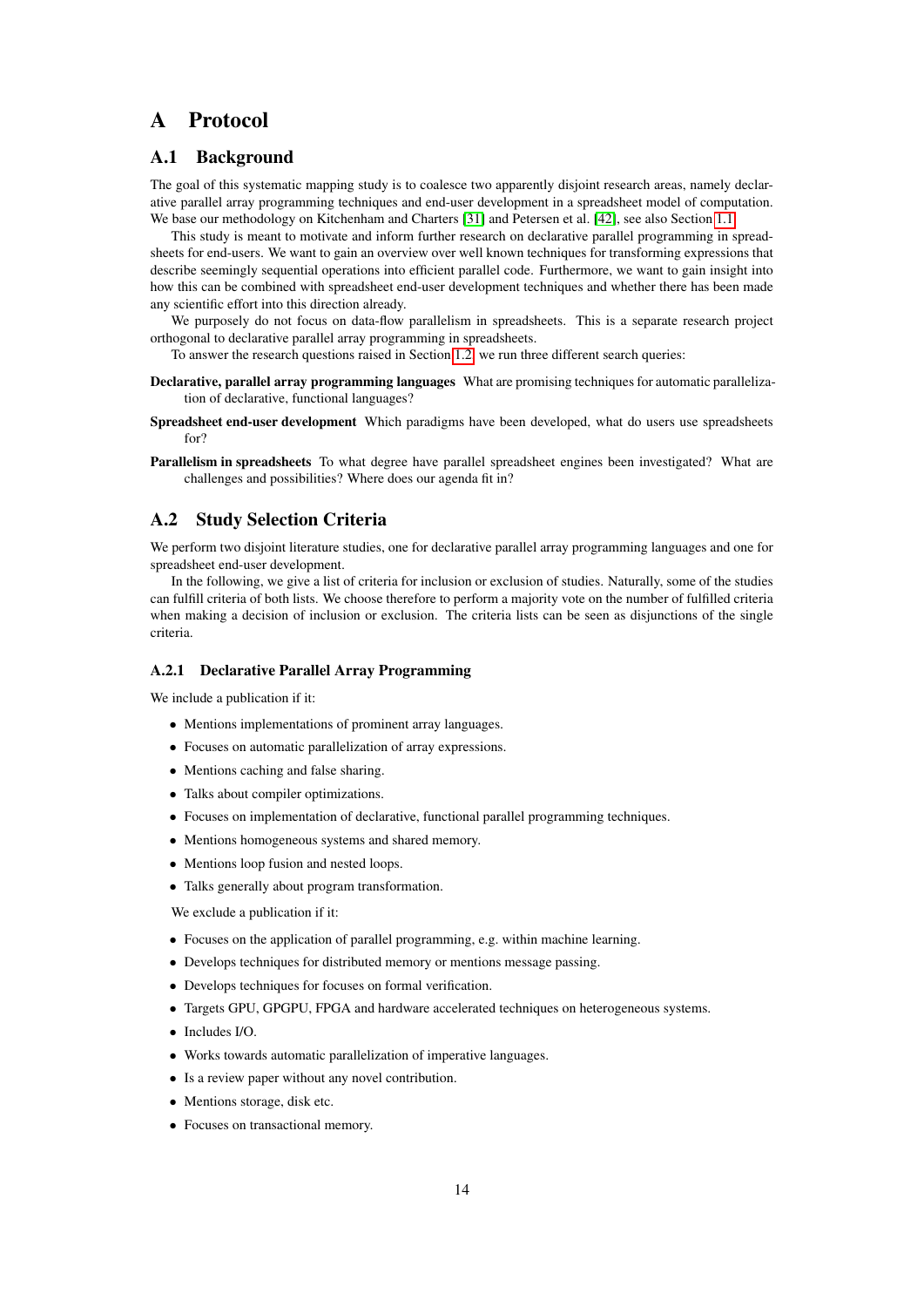#### A.2.2 Spreadsheet End-User Development and Parallel Spreadsheets

We include a publication if it:

- Mentions functional programming or functional language.
- Describes the implementation of a spreadsheet engine.
- Focuses on gaining or providing spreadsheet understanding.
- Mentions types or type-inference.

We exclude a publication if it:

- Focuses on the application of spreadsheets and specific spreadsheet models, such as simulations or in teaching.
- Describes systems inspired by spreadsheets.
- Mentions CSCW and knowledge work or performs ethnographic studies.
- Focuses on data structures in spreadsheets.
- Mentions mashups, mobile apps or web development.
- Focuses on external tools and architectures for spreadsheet users.
- Develops techniques for transforming spreadsheets.
- Surveys "real-life" spreadsheets.

### A.3 Quality Assurance

We use two-fold quality assurance. First, we define a list of authors and publication topics that must be part of the literature list obtained by our search query. This is a relaxed version of the quality assurance suggested by Kitchenham and Charters [\[31\]](#page-12-0).

#### A.3.1 Declarative Array Programming

We require the following authors and publications in the literature list:

- Guy Blelloch on NESL
- Simon Peyton-Jones on Data-Parallel Haskell
- REPA

#### A.3.2 Spreadsheet End-User Development and Parallel Spreadsheets

We require the following authors and publications in the literature list:

- Peter Sestoft on Funcalc and user-defined functions
- Margaret Burnett and Simon Peyton-Jones on user-defined functions in spreadsheets

Furthermore, Peter Sestoft, an expert on research on spreadsheet end-user programming, double-checked the literature list for relevance.

# <span id="page-16-0"></span>B Process

# B.1 Literature Search

We have use IEEExplore and ACM Digital Library as sources for our literature search. The number of results from these sources varies drastically, which is probably due to IEEExplore interpreting search queries very strictly. We avoid Google Scholar and CiteSeerX, as these meta engines return way over a thousand publications for each query, which is infeasible for our scope.

The uniqueness of a publication in the following means that a publication is listed only once. Sometimes, publications have multiple entries in a digital library, for instance one for a conference's proceedings and one for SIGPLAN Notes.

We have an initial list of 681 publications to consider, which we construct as described in the following: